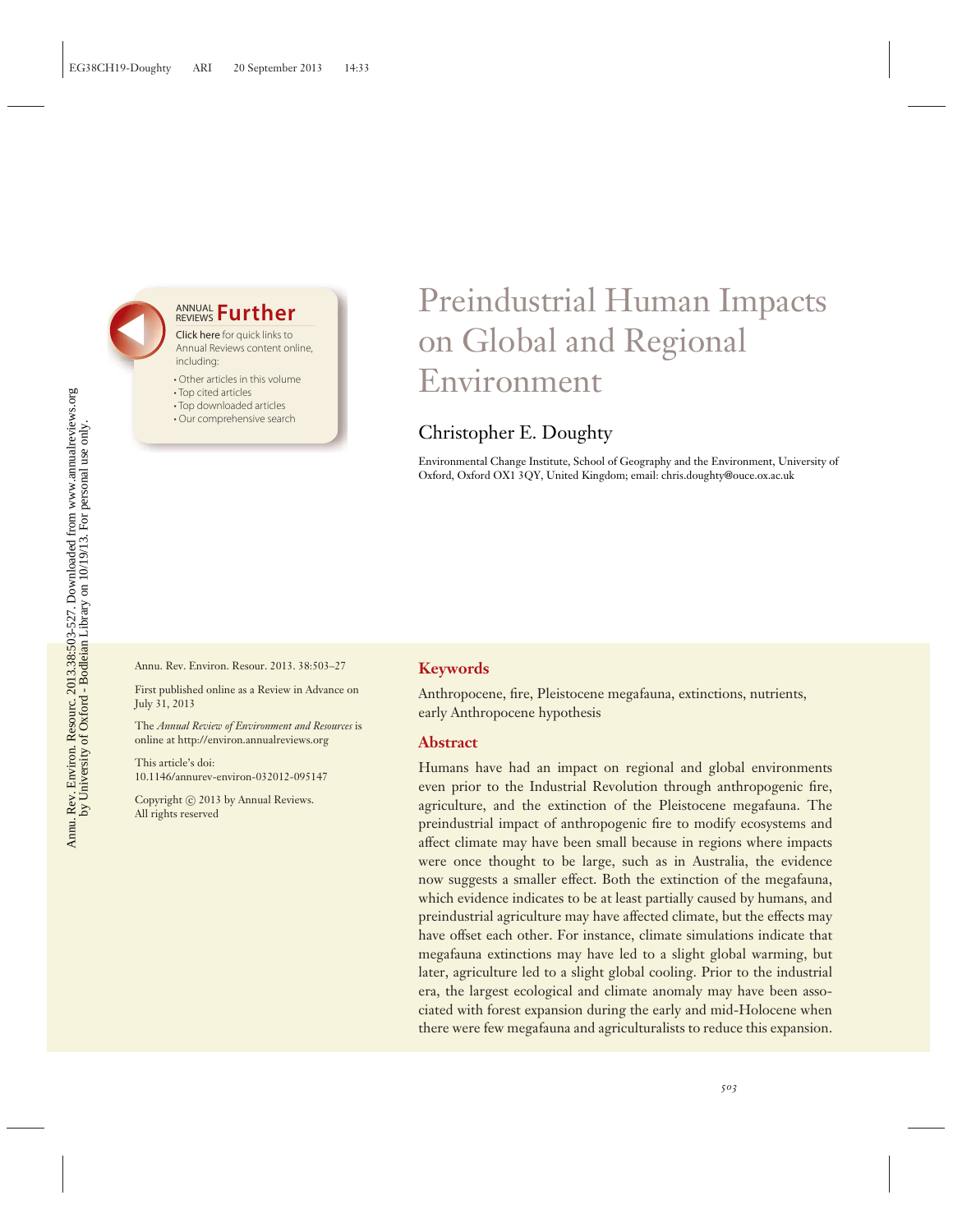| <b>HOW DOES VEGETATION</b>    |     |
|-------------------------------|-----|
| <b>IMPACT GLOBAL</b>          |     |
|                               |     |
| PREINDUSTRIAL                 |     |
| ANTHROPOGENIC FIRE            | 506 |
| PLEISTOCENE MEGAFAUNA         |     |
| EXTINCTIONS                   | 508 |
| Did the Extinctions Affect    |     |
|                               |     |
|                               |     |
| Did the Extinctions Affect    |     |
| Nutrient Distributions?  513  |     |
| <b>Megafauna Extinctions</b>  |     |
| and Agriculture  514          |     |
| <b>GLOBAL CHANGE WITH</b>     |     |
| PREINDUSTRIAL                 |     |
| AGRICULTURE 515               |     |
| Methane and Carbon            |     |
|                               |     |
| Changes in Atmospheric Carbon |     |
| Dioxide Caused by Global      |     |
|                               |     |
| CONCLUSION                    | 519 |

#### **INTRODUCTION**

**ppm:** parts per million

#### **Anthropocene:**

an informal geologic chronological term that serves to mark the evidence and extent of human activities that have had a significant global impact on Earth's ecosystems

**BP:** before present **NPP:** net primary

production

There is increasing evidence that humans are affecting Earth's climate by modifying the composition of the atmosphere and changing the land surface. Since about 1800 AD, the burning of fossil fuels to power the Industrial Revolution has increased atmospheric  $CO<sub>2</sub>$ concentrations from ∼270 to ∼400 ppm today. Projected future emissions (the A2 scenario of the Intergovernmental Panel on Climate Change) are expected to warm the planet over the next 100 years by 2.0–5.4**◦**C (1). The evidence of human impact on the planet is so great that it has been suggested that Earth has entered a new geological era dominated by human activity, called the Anthropocene (2). However, as there is yet no set definition

of the Anthropocene, there is also no official agreement as to its starting date.

The Anthropocene has many potential definitions. For geologists, its definition involves estimating when humans first began to globally influence the planet's sediments. The anthropogenic chemostratigraphic signal is dominated by the effects of  $CO<sub>2</sub>$ , particularly via ocean acidification (3). However, in the future, other signals will likely emerge, such as a twofold increase in the amount of reactive nitrogen at Earth's surface and increased radionuclides associated with nuclear explosions (4). Most of the major changes to Earth's sediments are recent, but some have been hypothesized to be more ancient, such as an increase in lead deposition dating back to Roman times, which has been detected in ice cores and alluvial sediments (5). Humans now move an order of magnitude more sediment than natural processes do (6). This impact likely began ∼3,000 years BP (before present) but accelerated ∼1,000 years BP (7). The stratigraphic signal is negligible to date but may become geologically significant over longer timescales (4).

However, the Anthropocene can be defined in other ways. For instance, ecologists may define it as the period when humans began to dominate consumption of the global net primary production (NPP). An early paper estimated that humans currently appropriate ∼40% of potential terrestrial NPP (8). This study has since been supported by more complex recent calculations that have revised this figure to 24%, and of this, 53% is the result of harvesting plants (9). Globally, much of Earth's land surface cover has been transformed by humans into 18 "anthropogenic biomes," which cover more than 75% of Earth's ice-free land, whereas wild areas compose just 11% of land for terrestrial NPP (10). Only in the past century has the majority of the terrestrial biosphere been transformed by such novel anthropogenic ecological processes (11).

A third potential definition of the Anthropocene is when humanity first began to affect global climate. Because climate change may be the most important global impact of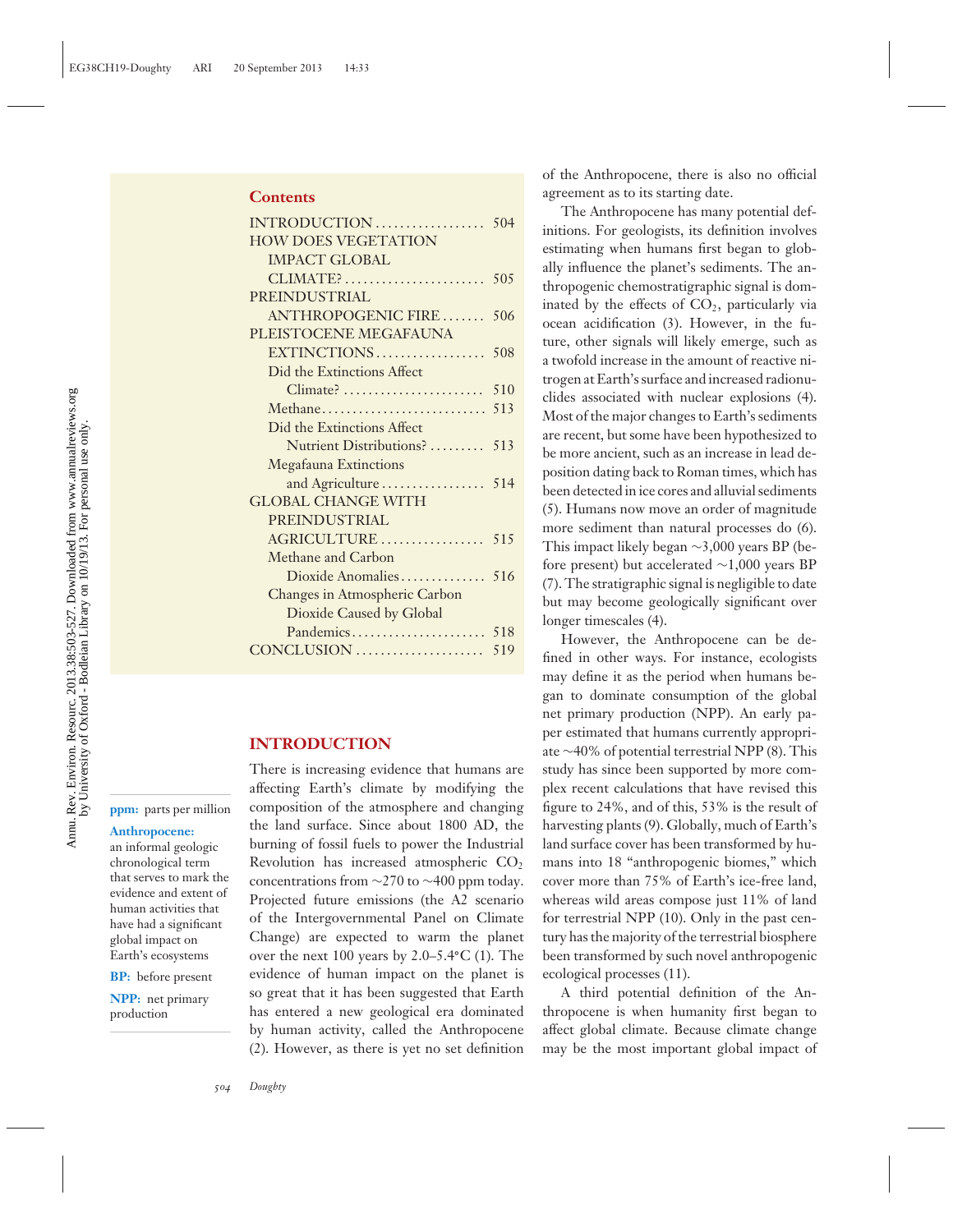humans on the planet, it may also be a good proxy for the start of the Anthropocene. This date most often corresponds with the start of the Industrial Revolution when extensive coal burning in Britain began to greatly change the composition of the atmosphere (2). However, humans have been potentially modifying the planet through land-use changes before that. It has been hypothesized that this process began nearly 8,000 years BP, near the dawn of agriculture, called the early Anthropocene hypothesis (12). Early farmers may have put sufficient additional  $CO<sub>2</sub>$  and methane into the atmosphere to have prevented the onset of the next ice age. This theory was originally published in 2003, and there have now been many studies over the past decade to evaluate it. There are other possibilities of when humans first began to affect global climate. For instance, humans could have affected climate through large-scale conversion of ecosystems through fire (13, 14). In addition, there is substantial evidence that humans played a role in the extinction of the Pleistocene megafauna. Large animals play an important role in shaping their ecosystems. Could their disappearance have affected global environment and climate (15)? In this review, I look at three aspects of preindustrial human impacts on global or regional environment: fire, Pleistocene megafauna extinctions, and preindustrial agriculture.

## **HOW DOES VEGETATION IMPACT GLOBAL CLIMATE?**

Prior to the Industrial Revolution, the principal human mechanism of modifying the environment and climate was through land-use change, often through the conversion of forests to cropland. This conversion of forest to cropland does more than just release  $CO<sub>2</sub>$  to the atmosphere, it also modifies the surface energy balance, evapotranspiration, and surface roughness. Climate models and field studies have shown that in certain regions (e.g., tropical, temperate, boreal forest) modifying such biophysical parameters can impact climate more than the accompanying change in atmospheric composition (16–18).  $CO<sub>2</sub>$  is released into the atmosphere during the transition from forests to crops because a tree stand contains more carbon within its biomass than an equivalent area of grassland. Therefore, tropical, temperate, and boreal deforestation can add  $CO<sub>2</sub>$  to the atmosphere.

In the process of deforestation or afforestation, other biophysical processes are modified including surface albedo. Changing albedo has a larger local impact, whereas the impact of an increase in  $CO<sub>2</sub>$  is spread more uniformly over the globe. In regions of the world where snow or ice are present, changes in surface albedo from deforestation can have a larger impact on climate than the influences of changing atmospheric  $CO<sub>2</sub>$  concentrations. For instance, several modeling studies have found that afforestation in boreal regions has a net global warming effect as dark boreal trees overtopped surface snow, reducing winter albedo (17–20). All such simulations agree that mean global temperatures were more affected by surface albedo changes in boreal regions than by changing atmospheric  $CO<sub>2</sub>$  concentrations, and the world would cool if all trees were converted to grasses in boreal regions. However, afforestation in Siberia could still have a global warming mitigation potential because past land-use decisions resulted in the use of the most productive land with larger carbon stocks and less snow than average, and therefore, actual afforestation in Siberia may lead to stronger  $CO<sub>2</sub>$  effects versus albedo effects than had been previously demonstrated in idealized deforestation experiments (21).

Rates of evapotranspiration also change as forests are converted to crops, and these changes can have a significant global influence. In fact, a recent review found that tropical forests were beneficial for the mitigation of climate change principally resulting from their greater evapotranspiration relative to grasslands (16). Climate simulations show that increased evapotranspiration rates lead to evaporative cooling and potentially more clouds, increased albedo, and cooler temperatures. Changes in evapotranspiration can also have a large impact on global climate in boreal

**Megafauna:** animals with weights greater than 44 kg

#### **Evapotranspiration:**

the sum of evaporation and plant transpiration from Earth's land surface to the atmosphere

#### **Surface roughness:**

a measure of the texture of a surface, quantified by the vertical deviations of a real surface from its ideal form

**Albedo:** the diffuse reflectivity or reflecting power of a surface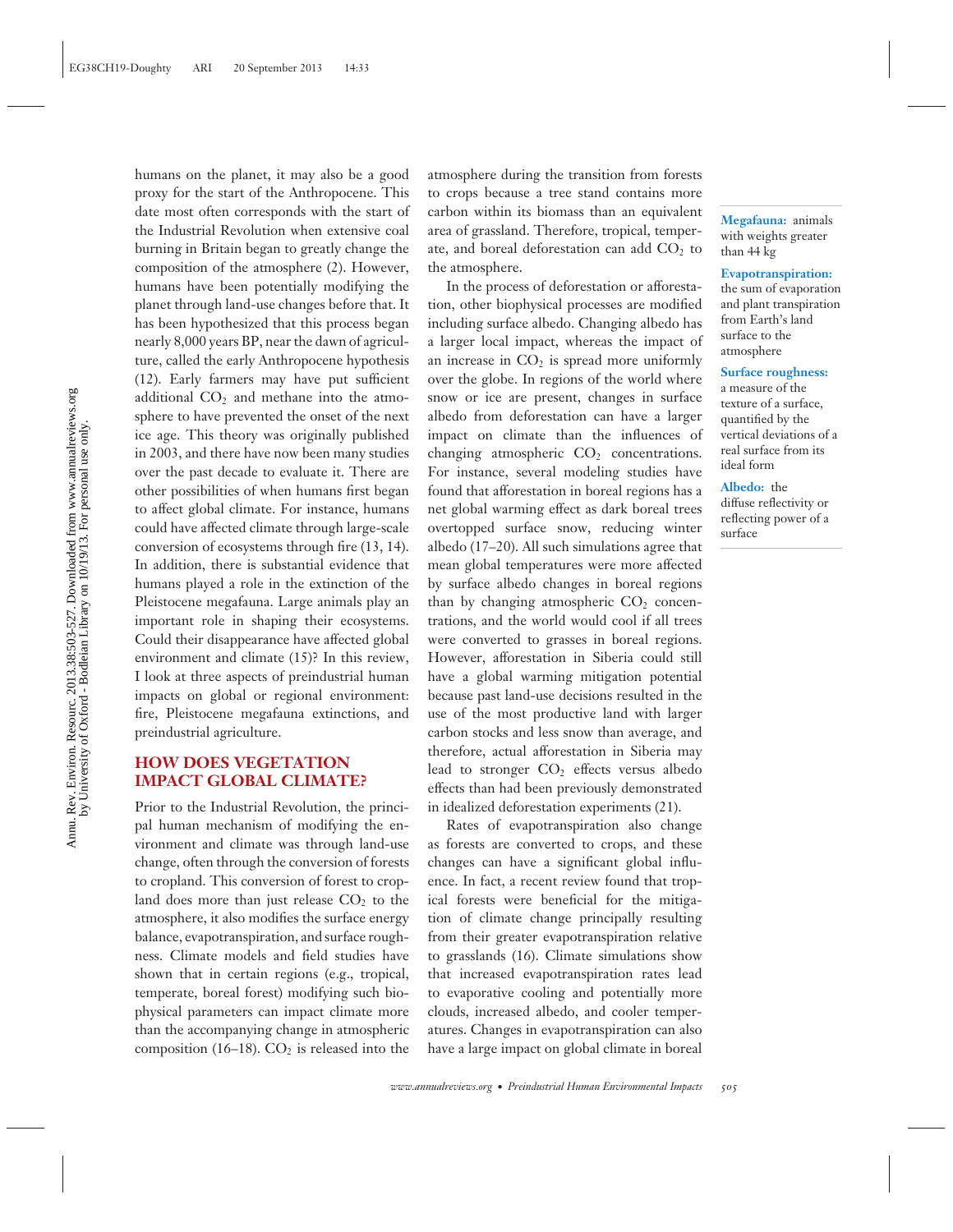Annu. Rev. Environ. Resourc. 2013.38:503-527. Downloaded from www.annualreviews.org<br>by University of Oxford - Bodleian Library on 10/19/13. For personal use only. Annu. Rev. Environ. Resourc. 2013.38:503-527. Downloaded from www.annualreviews.org by University of Oxford - Bodleian Library on 10/19/13. For personal use only.

regions. For instance, a modeling study wherein grassland in boreal regions was replaced with broadleaf deciduous trees found that the top-ofatmosphere radiative imbalance from enhanced transpiration (associated with the expanded forest cover) was up to 1.5 times larger than albedo forcing (22), although other climate simulations have found a smaller role for evapotranspiration in boreal regions (17, 20).

The influence of surface roughness changes on climate are the least well known but may potentially be important for regional climate. Changing surface roughness does not modify global climate but can impact local temperatures, with rougher surfaces encouraging atmospheric mixing between atmospheric air and Earth's surface. Some model studies have shown that roughness may have a dominant effect on local land surface temperatures. For instance, decreasing surface roughness by decreasing canopy height can warm the land surface by reducing atmospheric mixing, and warmer temperatures increase rates of evapotranspiration, often increasing precipitation (23, 24). A field study in the southeastern United States separated out the albedo effect from the aerodynamic/ecophysiological effect and found similar results with a 2.18–2.98**◦**C cooling during the transition from grass fields to tree plantations from only aerodynamic/ecophysiological effects (25). There has been less research on the impacts of prehistoric or historic changes in surface roughness on global climate than on carbon, albedo, or evapotranspiration.

## **PREINDUSTRIAL ANTHROPOGENIC FIRE**

Humans have had a long relationship with fire. Even before modern humans evolved there is evidence that *Homo erectus* was already manipulating fire, with the earliest evidence found in a South African cave from one million years BP (26), and routine use of fire by hominins after leaving Africa likely by ∼400,000 years ago  $(27)$ . The spread of flammable  $C_4$  grasslands in Africa before the origin of bipedalism in hominids likely contributed to our close early relationship and comfort with fire (28). Cooked food may have appeared as early as 1.9 million years BP according to physiological evidence such as smaller teeth (29). However, these are small-scale uses of fire, and it was probably only tens of thousands of years ago when huntergatherers may have begun to use fire to modify the environment over large scales (30).

Fire itself obviously has a much longer history in the Earth System, and fire activity was greater than at present prior to 50 million years BP but less than at present during most of that time (31). Global fire activity was on average greater during the Holocene than in the Pleistocene owing to the cooler, drier, and lower-biomass conditions of the Pleistocene (32, 33). The 20,000-year record shows an apparent global peak in fire activity ∼2,000 years BP (33). The regional trends through time are correlated mainly with different climate controls, such as changing regional solar insolation patterns. However, predicting fire trends is complicated because similar changes in climate can impact fires differently depending on the state of the vegetation. For instance, increased rainfall reduces fires in most forests, but in areas where fuel is limited, rainfall increases plant growth and fires. Overall, the record does not distinguish between anthropogenic and natural fires, although certain regional trends are occasionally correlated with human activity.

Interestingly, the global trend in fire activity over the past 2,000 years has been downward, with the exception of a large peak between 1750 and 1870 (34). The more recent decrease since 1870 is attributed to the global expansion of intensive grazing, agriculture, and fire management. The long-term trend over the past two millennia has been attributed to a gradual cooling prior to the current warming, despite increases in global population. However, the charcoal record may underrepresent recent global fire activity because it does not reflect the large increase in fires in the western United States and in tropical forests over recent decades.

Did early human fire lead to large enough ecosystem shifts to modify global or regional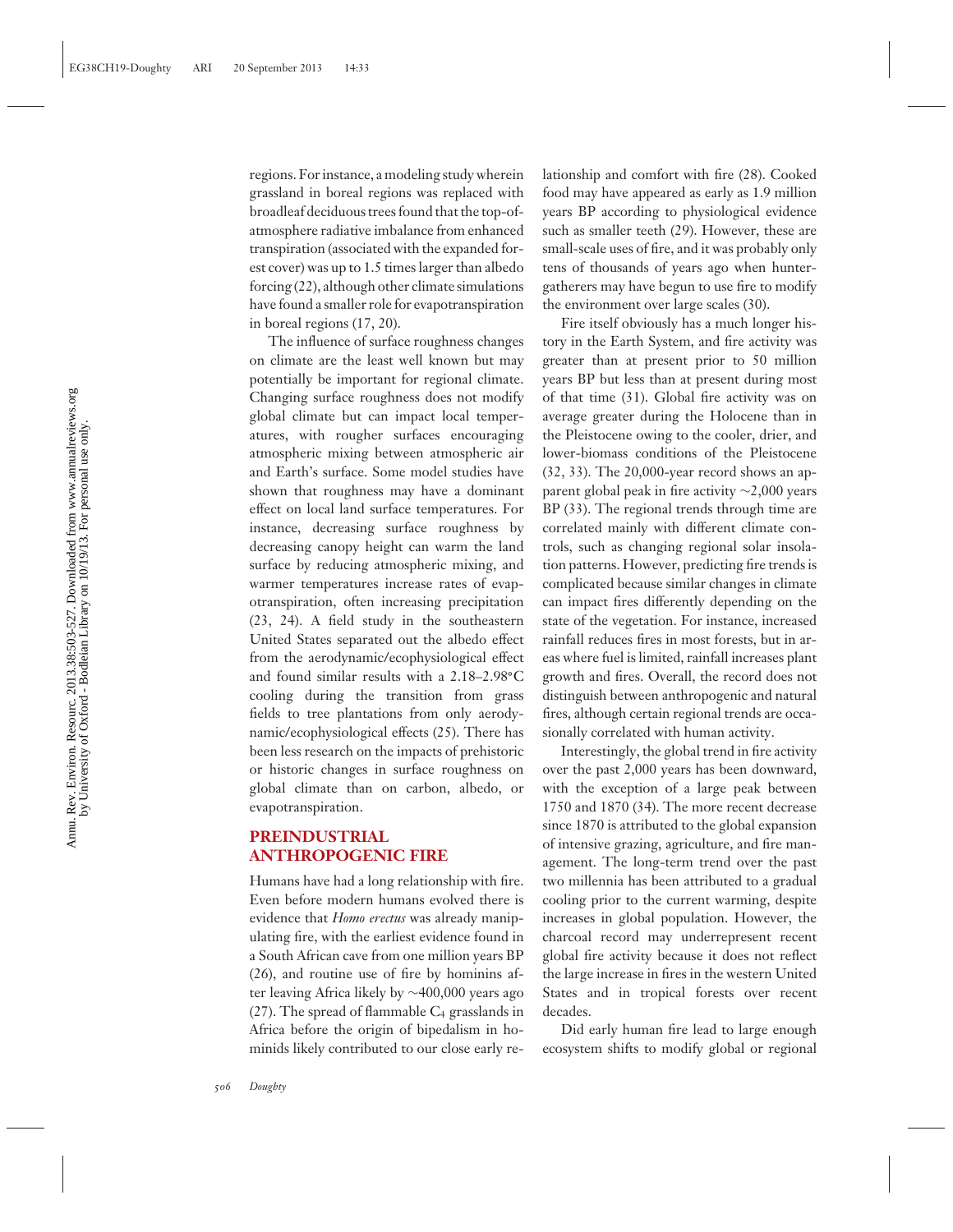climate? If large-scale shifts in ecosystems occurred, they might have been most common in Australia, the most fire-prone continent, and one with a very long interaction with humanity (∼50,000 years). Several early iconic sites, such as Lake George and the Darwin Crater, showed increased charcoal during the arrival of Aboriginals in Australia. It was therefore thought that early anthropogenic burning may have transformed the Australian landscape and affected its climate (13, 14). However, other studies began to question this assumption by using pollen and charcoal records that show that fire regimes did not appear to change when humans first arrived (35, 36). A larger recent review, based on 223 sedimentary charcoal records from Australasia, found no change in the fire regime following the arrival of humans in Australia 50,000 years BP and no correlation between archaeological evidence of increased human activity during the past 40,000 years BP and increased biomass burning (37). However, the authors do not rule out the possibility that their methods may have missed some of small-scale burning by the Aborigines.

Some authors claim that it is much harder to detect the impact of humans in Australia because natural fire is so prevalent there and because it is difficult to differentiate between natural and man-made fires. A way to test this would be to examine a region that had humans arrive at a time when there was no major climate change. Such was the case following the initial colonization of New Zealand by the Maori 800 years BP, when there was a rapid increase in fire and forest cover loss (38). Likewise, in Tasmania, when humans arrived, increased fires may have established open moorlands in regions that had been occupied by rain forest during previous interglacial periods (39). These two cases indicate that humans may have increased fire in these regions upon their arrival.

Fires in South America correlate with El Niño events but even more strongly with the solar insolation minima. They appear to have peaked between 800 and 1500 AD and became much scarcer within Amazonia following the population declines after European contact

(40). Another study found isotopic evidence from methane trapped in ice-core bubbles that early Americans had been doing an unexpectedly large amount of biomass burning prior to being decimated by European diseases in the 1500s (41). However, there appears to be much regional diversity because another recent study showed fewer fires before 1492 AD in raisedfield agriculture, and more fires following the arrival of Europeans (42). In Africa, charcoal data demonstrate that fire activity was greater between 19,000 and 4,000 years BP than after 4,000 years BP (33); this decrease in fires is attributed to the spread of agropastoralism, which reduced fuel loads through grazing and cultivation (43). In Europe, fire appears to have been controlled by climate during the early and middle Holocene and by humans during the late Holocene (44). A study of charcoal records from France also showed increased human influence on fire starting ∼3,000 years BP (45). Therefore, outside of Australia and potentially Africa, anthropogenic fire influence was greatest in the mid-to-late Holocene.

There appear to be certain conditions under which humans can affect burned areas. For instance, changes in ignition frequency seldom increase burned areas unless they are in highly fragmented landscapes (43). An analysis of 50 years of contrasting fire management styles showed little effect on the areas burned or fire-free intervals in Kruger National Park, South Africa (46). If tree cover is greater than 40% of the landscape, burned areas also decrease (43). For instance, tropical forests do not burn readily without the influence of humans (40). Therefore, anthropogenic fire may influence climate mainly in grass-forest mosaics by preventing forest encroachment into savannas.

Fires can impact climate in several ways. Foremost, the burning of vegetation releases CO2 into the atmosphere. However, regrowth in burned areas often sequesters this carbon, leading to minimal longer-term climate trends. Therefore, an increase in fire activity without a corresponding shift in vegetation is unlikely to affect long-term climate. However, if fires lead to a shift from forest cover to grasslands or vice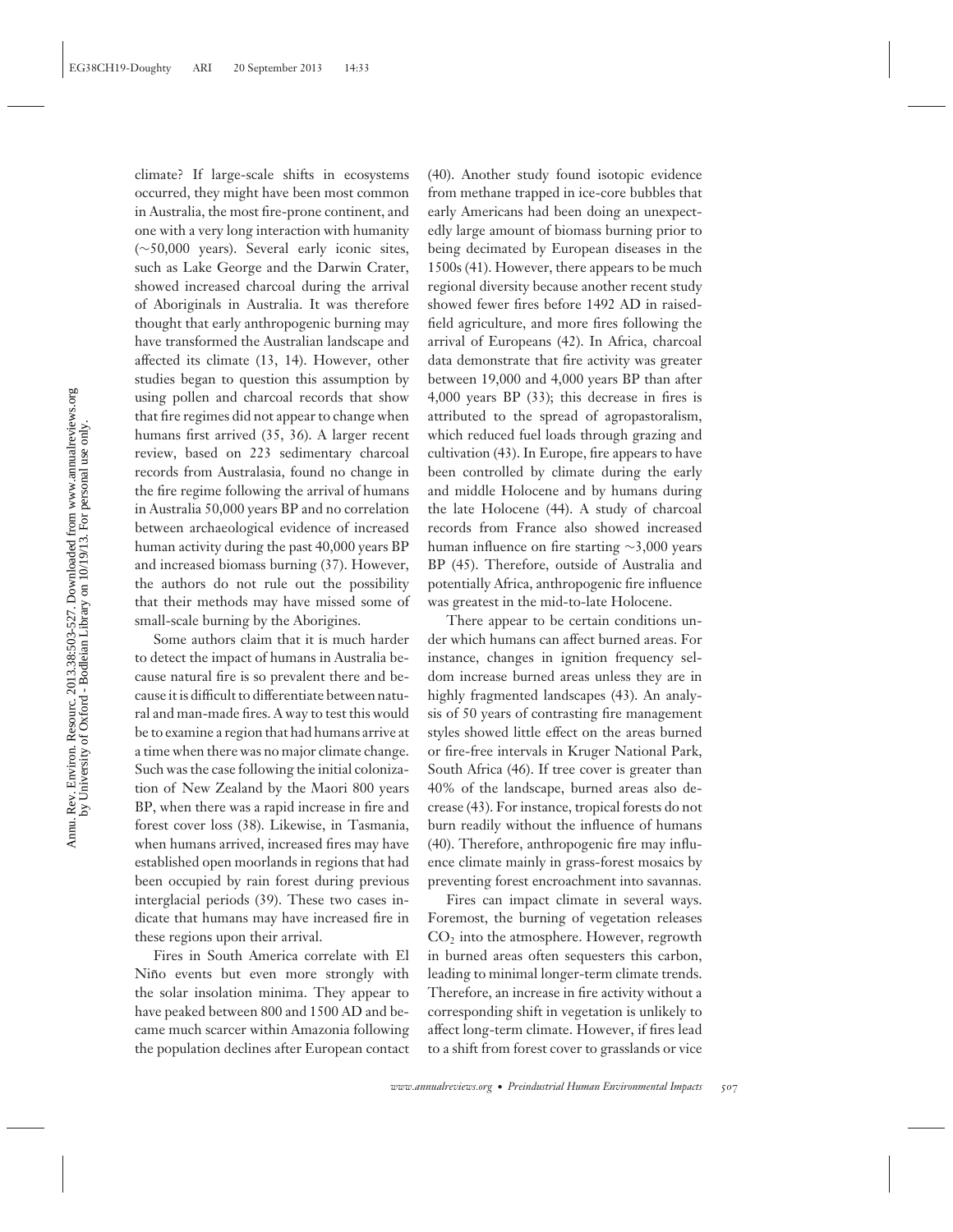versa, then this leads to a shift in carbon storage, surface albedo, and evapotranspiration. Such vegetation shifts have been hypothesized to modify climate. For example, there have been theories that anthropogenic burning in Australia changed vegetation cover, which in turn affected global circulation patterns, thus increasing aridity in Australia (13, 14). However, recent evidence has questioned the quantity of anthropogenic burning in Australia (37), and modeling evidence indicates that such changes in vegetation were insufficient to cause increased aridity (47).

Fires may impact climate in other ways, such as through adding aerosols to the atmosphere. For instance, aerosols from tropical forest fires have been shown to inhibit rain cloud formation and lengthen the dry season by 15–30 days (48). This may have two effects. First, extending the dry season increases the likelihood of fires, thus creating a positive feedback, which leads to additional fires. Second, reducing cloud cover in tropical regions leads to warming because planetary albedo decreases with fewer high albedo rain clouds (16). Such changes could have had a significant early impact on climate, but charcoal records show a strong climatic, and not anthropogenic, control of fires in South America until 1750 (34). Therefore, it is unlikely that anthropogenic fires in South America caused a strong aerosol cloud climate feedback prior to the industrial era.

When did humanity enter the "pyric transition," the period when we began to shift the type and scale of our fire practices (30)? Current estimates of prehistoric anthropogenic fire impact on ecosystems range from "catastrophic to negligible" (49, p. 2223). Another recent review noted that, although human-caused fires may have had an important role in modifying ecology, especially in the past 1,000 years, only in the past two centuries have anthropogenic fires been dominant over natural fires (50). Therefore, more evidence is still necessary to fully quantify the role of human-induced fires on global ecology. As of yet, there have been few climate simulations estimating the impact of early man on climate through fire. However,

because most larger charcoal studies do not find a substantial human influence on ecosystems through fire in the regions where we might most expect to see it, such as in Australia (37), and fire likely peaked ∼2,000 years BP when human populations were much smaller (34), the very early anthropogenic effect on global climate from fire before the mid-Holocene is expected to be small.

Changes in vegetation cover have occurred in the past, but did these changes result from changing climate, changing fire activity, or the extinction of common herbivores in the system? It is difficult to distinguish between causes because fire generally acts in concert with herbivores. For instance, a recent study found that large ungulates prefer grazing in recently burned patches of grasslands and avoided feeding in patches that had not recently been burned (51). This means that herbivores can amplify the effect of fire on ecosystem structure and climate. It has also been hypothesized that the extinction of the large herbivores in Australia caused increased fuel buildup and thus subsequent changes to fire regimes (52). In the next section, I focus on how the extinction of many of the world's large herbivores may have impacted global environment and climate, but in practice, it may be difficult to separate the impacts of fire and herbivores on vegetation changes.

## **PLEISTOCENE MEGAFAUNA EXTINCTIONS**

In the late Pleistocene (∼50,000–10,000 years BP), 97 genera of large animals (megafauna >44 kg), concentrated in the Americas and Australia, went extinct (53). There is still much debate as to what caused the extinction of the megafauna. The classic debate was between whether human hunters caused the extinctions through overkill [a "blitzkrieg extinction event" (54, 55)], or whether climate change or a combination of climate change and hunting caused the extinctions (53, 56). Here, I briefly review new findings that provide insights into this debate, but my primary focus is on the environmental impact of the extinctions and not on

Annu. Rev. Environ. Resourc. 2013.38:503-527. Downloaded from www.annualreviews.org<br>by University of Oxford - Bodleian Library on 10/19/13. For personal use only. Annu. Rev. Environ. Resourc. 2013.38:503-527. Downloaded from www.annualreviews.org by University of Oxford - Bodleian Library on 10/19/13. For personal use only.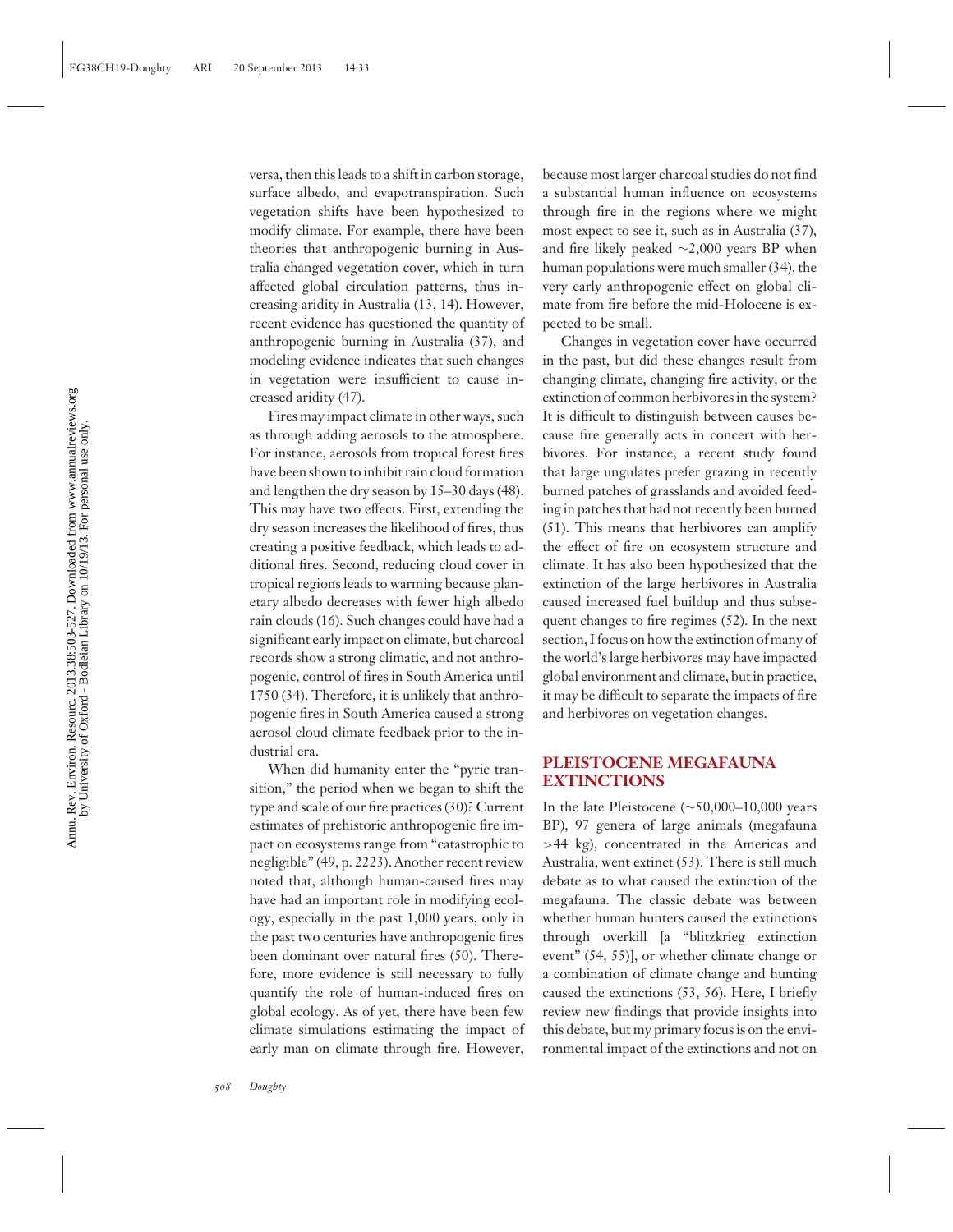what caused them. However, in the context of describing preindustrial influences of humans on the global environment, it is important to evaluate how likely it is that humans were responsible for the megafaunal extinctions.

There are many ways to examine the cause of the extinctions: geographically, temporally, or by animal type. For instance, a recent study focused exclusively on proboscideans (elephants, mammoths, mastodons, gomphotheres). This family is the largest terrestrial megafauna and has the most potential for transforming ecosystems (57). Therefore, their extinction may have had the largest impact on the environment and climate. In the late Pleistocene, proboscideans initially had an almost global range, which was drastically reduced in the Holocene. Prehistoric human range expansion corresponded in time with localized extinctions of proboscideans, and they survived only in refugia that were initially largely inaccessible to human populations (58). The Xenarthran suborder Phyllophaga (sloths) represent a numerous group that lost 22 of 24 genera, ranging in size from 4–3,000 kg during the Pleistocene extinctions. Radiocarbon data showed that their last appearance varied from ∼10,500 years BP in South America to only ∼4,400 years BP on Caribbean islands, which, in each case, closely tracked the first arrival of humans (59).

In addition, we can evaluate the extinctions geographically. In most cases, such as in South America and Southeast Asia, the final extinctions appear during periods when a climatic event, like the Younger Dryas in South America (60) or a change in sea level in Southeast Asia (61), corresponds in time with the additional pressure of human hunting. Another study found a long-term cyclical trend in population numbers of Siberian mammoths, which the authors described as "Milankovitch-like" (62, p. 2309). These investigators hypothesized that the extinction event came as expanding human pressure corresponded to a natural strong minima of their numbers at the very beginning of the Holocene (62). In Australia, the arrival of humans was probably the main factor causing the extinction of the megafauna, with the extinctions occurring well in advance of the most extreme climatic perturbations, but changes in climate and fire activity may have also been factors (63). These studies highlight the importance of multiple pressures, both human and climate, on causing the extinctions.

In addition, there is genetic evidence that climate also played an important role in determining total population numbers. For instance, genetic diversity in musk oxen was much higher during the Pleistocene than at present, and the arrival of humans did not affect this genetic diversity (64). Another study using ancient DNA, species distribution models, and the human fossil record found that climate has been a major driver of population change (65). The investigators also noted that each species responds differently to climatic shifts, habitat redistribution, and human encroachment (65). However, there is also increasing evidence that the extinction chronologies were rapid, such as that of North American Pleistocene mammals, which took place in a "geological instant" (12,000– 10,000 radiocarbon years BP) (66).

Overall, the cause of the extinctions is not definitely known, but it is very likely that most early extinctions occurred under the dual stress of human hunting and some additional climate changes. The question for continuing research is how big was the human role? For instance, megafauna extinctions in New Zealand and Madagascar clearly followed the arrival of man during historical periods and occurred in the oceans as humans gained the ability to hunt large ocean-dwelling megafauna such as whales as a result of greater seagoing capabilities. Megafauna survived climate-driven stresses during previous interglacial periods, likely because there was not the additional stress of human hunting outside of Africa. Therefore, it seems clear that without the recent arrival of humans many megafauna extinctions would not have occurred, and I attribute the climate and environmental repercussions of the extinctions at least partially to humans.

A previous paper noted that the extinction of so many large herbivores may have changed plant communities, vegetation openness,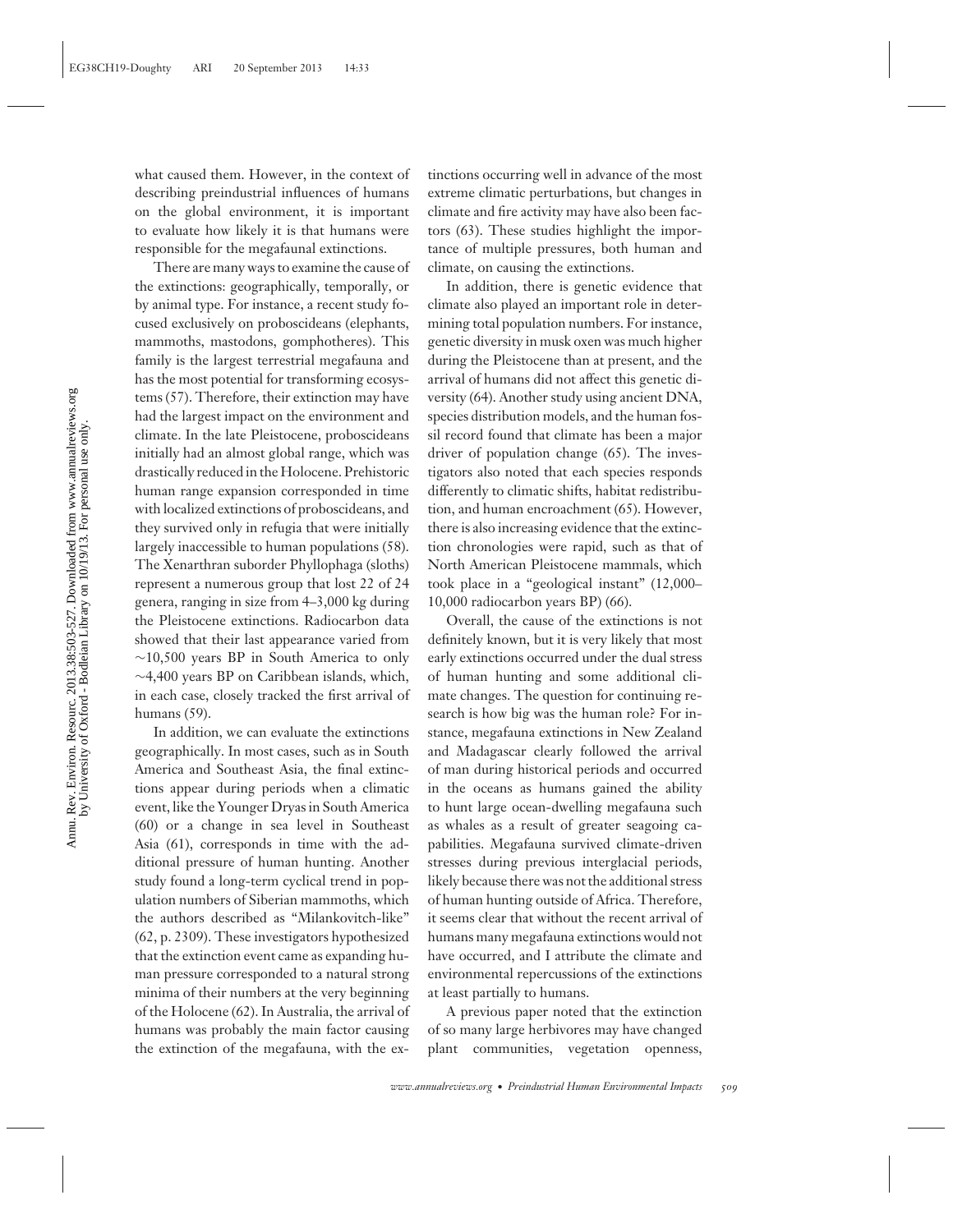species diversity, and fire regimes (67). Interactions with the now extinct herbivores have left some plant species with obsolete defenses and nonfunctional adaptations for seed dispersal (67). For instance, the extinction of the Pleistocene megafauna may have had a large effect on plant species distributions by reducing distributors of large-seeded fruits (68). A recent study has estimated that there are 103 fruit species in South America that were likely dispersed by megafauna out of 1,361 species tested (69). The small average size of present-day neotropical vertebrate frugivores, except for tapirs and introduced species, would limit dispersal of seeds >2.5 cm in diameter (70). Why would such large seeds evolve? Larger animals tend to have larger gut lengths and home ranges, and the extinct South American megafauna would have been ideal for wide dispersal of these fruits. For example, one study found elephants improve the probability of germination of *Balanites wilsoniana* seeds and play a vital role in their dispersal (71). Several studies have suggested that such selective pressure of megafauna on seed development may have occurred worldwide (71–73). On islands, the extinction of large birds and reptiles in the past two or three millennia has led to a reduction in fruit dispersal on the islands, similar to the reduction that was hypothesized to have taken place in the Americas (74). How have such species survived the extinction of their main dispersers? They likely now rely on secondary dispersal agents, such as generalist frugivores, gravity, water, scatter hoarding, or vegetative propagation (69). Pre-Colombian Native Americans may also have played a role in the dispersal of some of the larger or multiseeded fruits by widely planting fruit trees throughout the Amazon basin (75).

The Pleistocene megafauna extinctions may have led to extinctions and range restrictions not just in coevolved plant species, but also in insect species, such as dung beetles, that may have coevolved with the megafauna. It is more difficult to quantify extinctions in invertebrates, but several species of now extinct dung beetles were found in the La Brea tar pits in

California near the remains of other Pleistocene megafauna (76). Removing temperate or tropical animals, and their dung, can disrupt the diversity and abundance of dung beetle communities (77) or force them to alternative feeding habits (78). These beetles provide many ecosystem services, such as nutrient cycling, plant growth enhancement, seed dispersal, and trophic regulation (79). Therefore, the extinctions of the Pleistocene megafauna may have led to a cascade of other extinctions of coevolved tree species and insect communities that had performed a wide range of ecosystem services. However, the impact of these extinctions on global ecology has not been widely explored.

#### **Did the Extinctions Affect Climate?**

There are two possible ways that the extinction of the megafauna could have affected global climate: through changing atmospheric concentrations of  $CO<sub>2</sub>$  or methane or by modifying land surface properties, such as albedo or evapotranspiration. As an example, we can focus on Siberia, where previous modeling studies of afforestation have demonstrated strong albedo (18) and evapotranspiration feedbacks on climate (22).

Megaherbivores can play a dominant role in the maintenance of grassland against the expansion of trees in savannas (80, 81). One of the most comprehensive studies to document this was a recent aircraft campaign that flew over two similar African savanna ecosystems. The only difference between the two was that in one all animals  $>5$  kg were excluded, whereas in the other, they were included. Woody cover increased ∼9% over ∼36 years when megafauna were excluded from a large African savanna (57, 82). This study confirms that elephants are chiefly responsible for the tree falls and can uproot up to 1,500 trees per elephant each year (83).

The mammoth steppes were remarkably productive, and researchers have hypothesized that they may have functioned like current African grazing systems (84), with abundant herbivores maintaining productivity by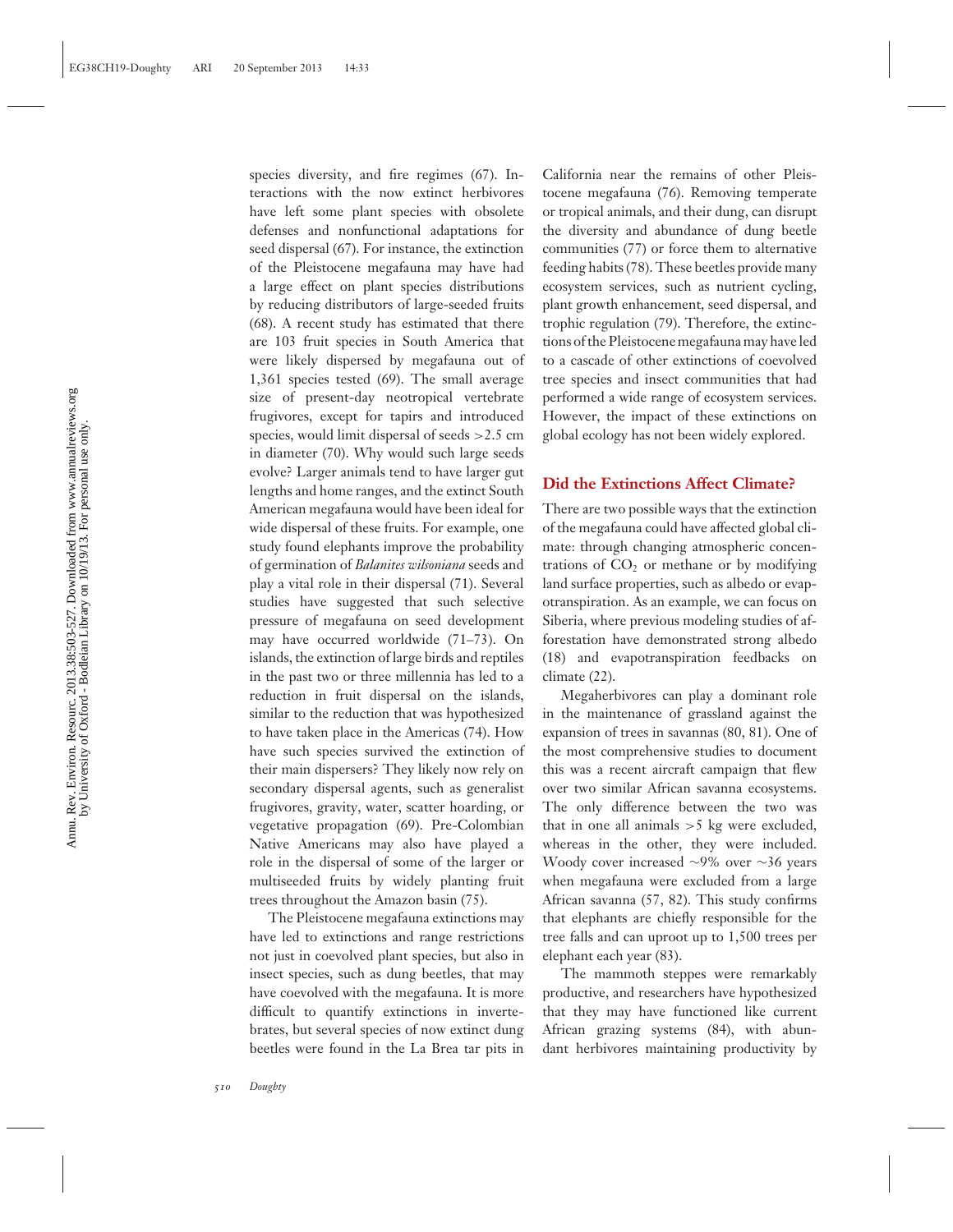enhancing the rate of nutrient cycling (85, 86). Mammoth diet may have been similar to the diet of African elephants as excavated guts of frozen mammoths contain grass and a variety of common Pleistocene tree species, such as willow, birch, larch, and alder (87). Indeed, archaeological and pollen evidence indicate human colonization, mammoth extinction, and rapid increases in tree cover all took place within a narrow  $\left($  < 1,000 years) period of time in Alaska, Yukon Territory (56).

In the past, it was difficult to determine whether the vegetation change took place before or after the Pleistocene megafauna went extinct. The problem was compounded because megafauna remains are rare, especially in the lakes that generally archive late Quaternary pollen records. However, recently, a technique has been developed using *Sporormiella* spores to determine which came first: changing vegetation or the extinctions. These spores are associated with dung and tend to follow the end of Pleistocene megafauna population decline: They are abundant in late-glacial sediments, rare through the Holocene, and increase in abundance with the historic introduction of domestic grazers (88). A recent study used these spores to show that vegetation change followed the extinction of the Pleistocene megafauna in North America rather than preceding it as had been previously thought (81). Another study using *Sporormiella* data found that human arrival was correlated with the extinctions of the Australian megafauna, which then caused a major change in vegetation through a combination of reduced herbivory and increased fire (89). This new technique seems to promise clear answers that have been previously lacking. Although such a study has not yet been performed in Siberia, there is other evidence of a similar Siberian transition. Plant and animal DNA data from an ice core stretching back 400,000 years show an herb-dominated Siberian landscape during the last interglacial period compared with mainly shrub cover, with similar snow masking properties such as trees, today (90, 91).

However, there are a few papers that have cautioned against over interpreting the *Sporormiella* data and have suggested that there are still critical taxonomic investigations necessary for the proper interpretation of the data (92). Another study tested the reliability of *Sporormiella* as a proxy for herbivores using records from the South Island of New Zealand where extinctions occurred independently of major climate change. The study shows that *Sporormiella* spores from dry soils are a good proxy for herbivores, but spores from wet sites showed fluctuations with changing hydrological conditions (93). Overall, this area of research seems promising once certain methodological issues have been resolved, and this technique may help clarify the chronology of vegetation and megafauna changes in other regions of the world.

Pollen data indicate that birch tree abundance increased rapidly as mammoths went extinct. For instance, in Beringia within 1,000 years of mammoth extinctions, birch increased from ∼1% of land surface cover to 20% (15, 56). This is an increase of ∼1.1% per decade, comparable to the ∼2.4% increase per decade in African megafauna exclusions (82). There are few concrete ways to determine if mammoths and elephants had similarly destructive behaviors. Yet, a recently discovered wellpreserved mammoth reveals the existence of a small opening on the side of its face, theorized to be the outlet of the temporal gland, which in living elephants produces an oily liquid called temporin (87). This indicates that mammoths may have exhibited behavior similar to modern elephants called musth, which is when the bulls become aggressive and knock down trees. Other indications of shared behavior between elephants and mammoths are rubbing rocks, which African elephants use to rub off mud and parasites, and these rocks have been found in California and are hypothesized to have been used by mammoths (87).

Post-megafaunal extinction tree growth in Siberia decreased surface albedo and increased evapotranspiration. Climate model simulations indicate that globally averaged surface temperatures would increase by 0.005**◦**C for each percent increase of high-latitude forest cover or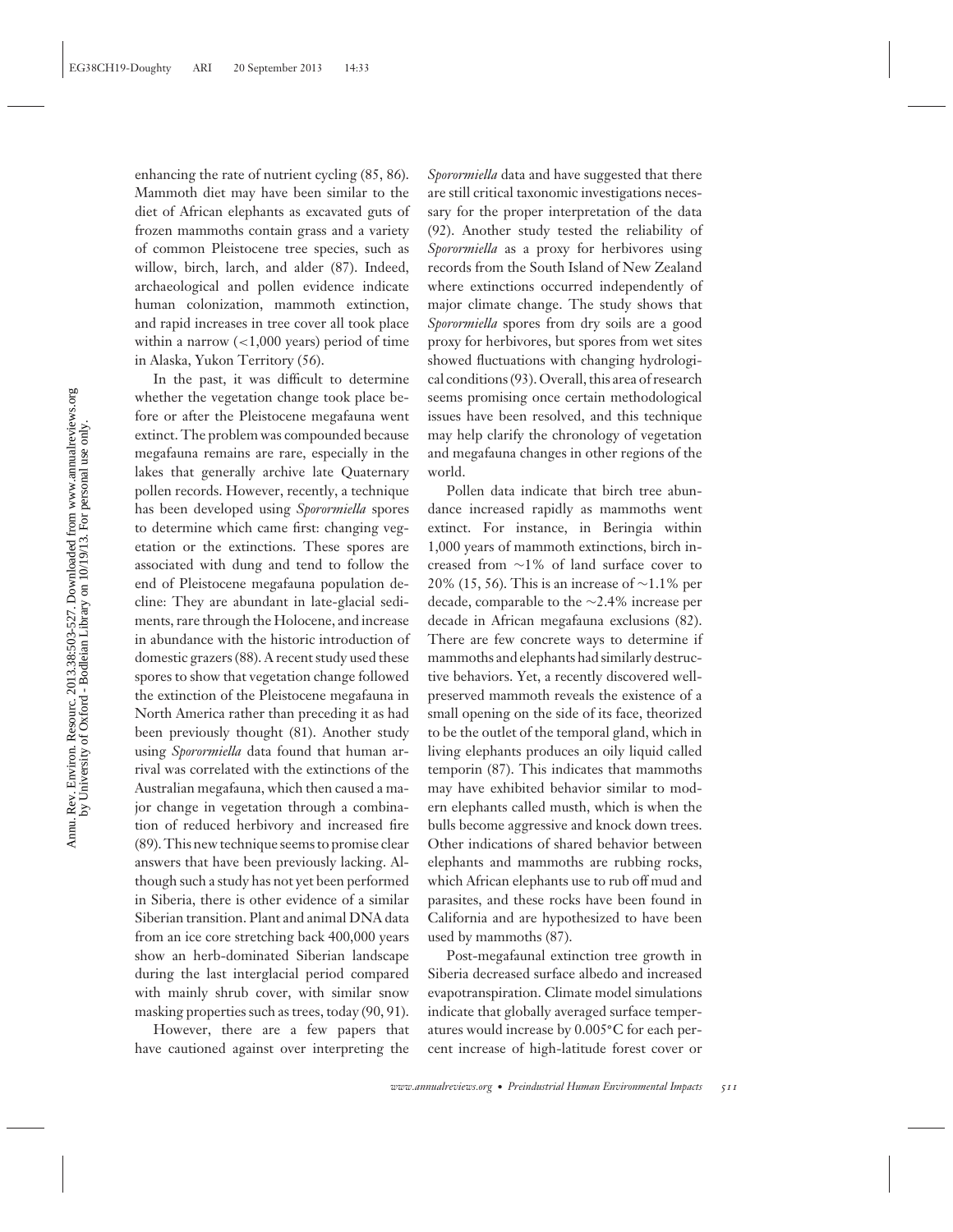**Table 1 Estimate of the sign (increase or decrease) of the impact of preindustrial anthropogenic fire, the extinction of the Pleistocene megafauna, and preindustrial agriculture on global CO**<sup>2</sup> **concentrations, methane concentrations, albedo, and nutrient distributions**<sup>a</sup>

|                                               | CO <sub>2</sub><br>concentrations                       | Methane<br>concentrations                                                                                          |                                                                                                       | <b>Nutrient</b><br>distribution   |
|-----------------------------------------------|---------------------------------------------------------|--------------------------------------------------------------------------------------------------------------------|-------------------------------------------------------------------------------------------------------|-----------------------------------|
| <b>Historical event</b>                       | (reference)                                             | (reference)                                                                                                        | Albedo (reference)                                                                                    | (reference)                       |
| Preindustrial<br>anthropogenic fire           | Increase, but uncertain<br>(31)                         | Increase, but uncertain<br>$\sim$ 5+ Tg yr <sup>-1</sup> CH <sub>4</sub><br>$\sim$ 1,000 BP <sup>b</sup> (41)      | Uncertain <sup>c</sup> $(31)$                                                                         | Increase, but highly<br>uncertain |
| Extinction of the<br>Pleistocene<br>megafauna | Decrease, but uncertain<br>$(81, 89)$ , also see $(94)$ | Decrease $\sim$ 9.6 Tg yr <sup>-1</sup><br>CH <sub>4</sub> (2.3 to 25.5 Tg<br>$yr^{-1}$ ) ~12,000 years BP<br>(96) | Decrease 0.175°C.<br>resulting in global<br>warming for mammoth<br>extinction <sup>d</sup> $(15, 94)$ | Decrease, but<br>uncertain (104)  |
| Preindustrial<br>agriculture                  | Increase $5-6$ ppm $(130)$                              | Increase $4-14$ Tg yr <sup>-1</sup><br>$CH_4 \sim 2,000$ BP (123)                                                  | Increase $0.13-0.25$ °C,<br>resulting in global<br>$\mathrm{cooling}\left(131\right)$                 | Decrease, but highly<br>uncertain |

<sup>a</sup>If available, we cite an estimate, but in most cases, the global impact is still uncertain.

<sup>b</sup>Global pyrogenic CH<sub>4</sub> impact is 25 Tg yr<sup>-1</sup> from 0–1000 AD. Approximately 5 Tg yr<sup>-1</sup> is the drop (assumed anthropogenic) after 1000 AD. The direct anthropogenic influence is not included in this review.

cThe global impact is difficult to estimate because black carbon and other fire-related aerosols can have a complicated effect on ice and atmosphere albedo. dThis is the maximum impact scenario. However, this may decrease if the effect of temperate and tropical regions is included.

> by 0.28**◦**C with a 60% increase in tree cover. Siberia warmed by more than the rest of the world, by 1.33**◦**C when tree cover increased 60% (15). Using models that predict the impact of elephants on trees (83), it was estimated that the extinction of the mammoths increased tree cover in Siberia by an average of ∼28%, and this would have warmed high-latitude regions by ∼0.5**◦**C. Locally, this could have increased temperatures by up to 3**◦**C (15). Another study, using a different coupled climate model [the University of Victoria Earth System Climage Model (UVic ESCM) with the Topdown Representation of Interactive Foliage and Flora Including Dynamics (TRIFFID) vegetation model] found a larger impact of the mammoth extinction on climate with a total global warming of 0.175**◦**C for the maximum impact scenario (**Table 1**) (94). The timing of the extinctions was also investigated (10,000 years BP versus 15,000 years BP), and a later extinction event had a slightly larger impact (∼0.20**◦**C global change) owing to fewer continental ice sheets and more room for vegetation expansion. This biogeophysical warming from addi

tional forest cover leads to more feedbacks, such as reduced sea ice and reduced high-latitude ocean albedo, which have also been demonstrated in several other idealized deforestation climate simulations (17, 20, 22). Recent additions of megafauna to a large "Pleistocene Park" in Siberia have led to increased land surface albedo and cooler temperatures (86).

How did potential increases in tree cover affect climate in other regions? There are now data from North America (81) and Australia (89) showing increased tree cover following the megafauna extinctions. As forests expand, global atmospheric  $CO<sub>2</sub>$  concentrations tend to decrease because forests hold more carbon in their biomass than grasses. However, in regions of abundant snowfall, such as boreal forests, global biophysical effects of deforestation tend to outweigh the global  $CO<sub>2</sub>$  effects (16). In North American temperate regions, it is unclear whether any biophysical forcing would outweigh the impact of the change in atmospheric  $CO<sub>2</sub>$  (16), whereas in regions without snowfall, such as Australia or South America, changes in atmospheric  $CO<sub>2</sub>$  would likely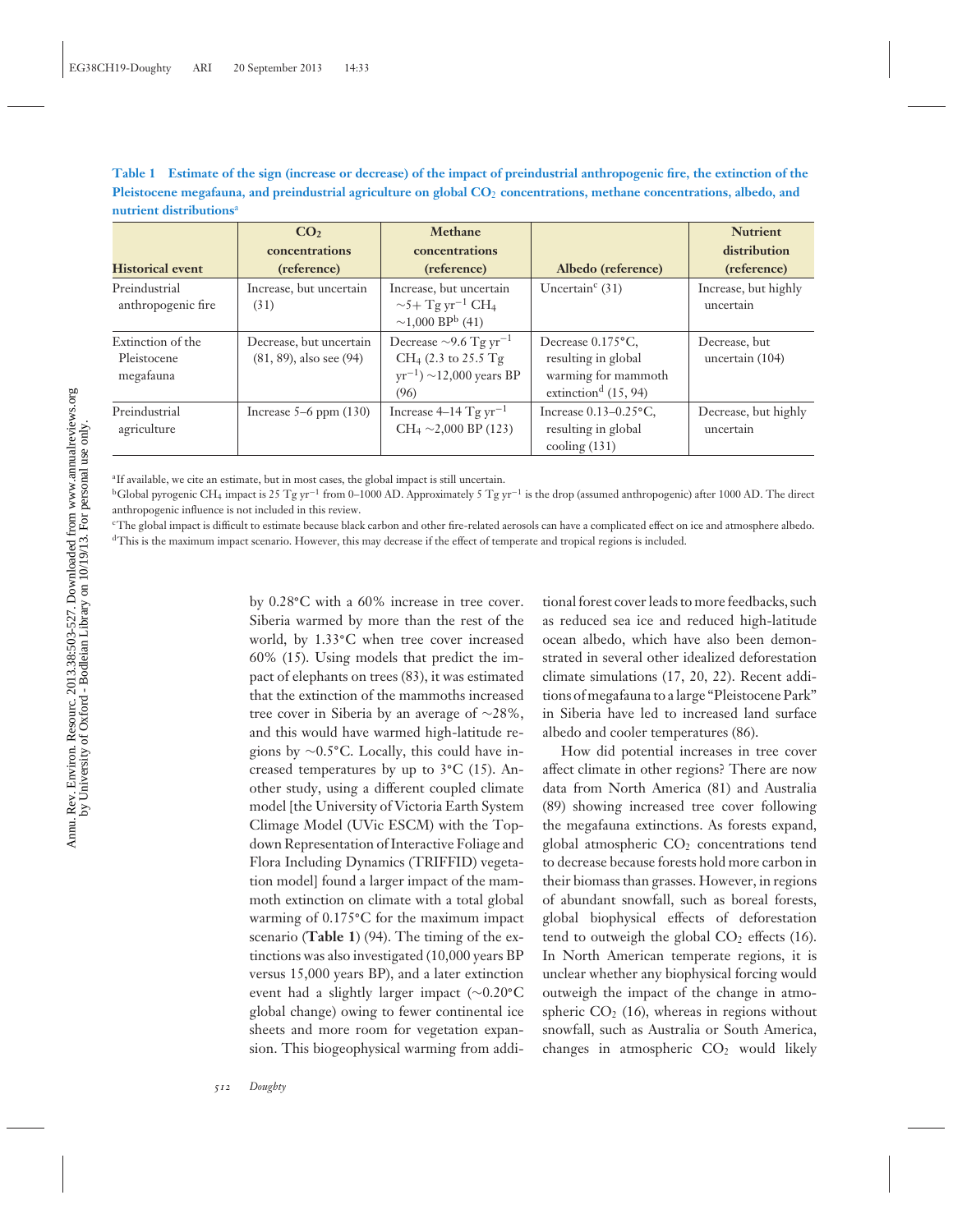dominate over any biophysical effect because there is no snow on the ground. Therefore, the net global effect of the megafauna extinctions on climate may be smaller than that calculated just for Siberia. However, future climate simulations are necessary to understand the net climate impact. More data from regions of the world like Siberia and South America would be useful to better parameterize such simulations.

### **Methane**

The extinction of the megafauna could also affect global climate by changing global methane concentrations. A large source of current annual methane emissions (∼20%) is from domestic livestock through cellulolytic microbial fermentation during digestion. The current biomass of livestock owned by humans (e.g., cows, pigs) is  $\sim$ 5–10 times greater than the total biomass of the extinct megafauna (95), and therefore, their extinction may have also played a role in changing global methane concentrations. A recent study examined this possibility by determining the relationship between animal size and methane release (96). Using this relationship, the researchers calculated that the extinctions of the American Pleistocene megafauna decreased annual methane flux by  $\sim$ 9.6 Tg yr<sup>-1</sup> (2.3–25.5 Tg yr<sup>-1</sup>, possibly toward the higher range if global megafauna extinctions are included) (**Table 1**). This drop corresponded in time with a drop in methane concentrations of  $>180$  ppbv as measured by ice cores at the onset of the Younger Dryas 12,800 years ago. It was estimated that the extinction of the megafauna could explain 12.5 to 100% of this decrease, suggesting that if the drop in methane led to the drop of global temperatures during the Younger Dryas, then early humans (if they are partially responsible for the extinctions) may have indirectly impacted global climate (96).

Other authors have noted that the direct radiative forcing effect ( $\sim$ −0.05 W m<sup>-2</sup> using a common parameterization of radiative forcing) of this decrease in methane concentrations would have been too small to have caused the

cooling during the Younger Dryas period (97). These authors instead suggest that decreasing temperatures led to the reduced methane concentrations seen in the ice-core record. Changes of that magnitude in methane during the Younger Dryas are not particularly rare, and the Greenland ice-core record has shown similar drops that were not contemporary with the megafauna extinctions and are instead closely associated with abrupt temperature changes (97). The extinction of the megafauna would have decreased atmospheric methane concentrations, but the exact quantity and its corresponding effect on climate is still unclear.

## **Did the Extinctions Affect Nutrient Distributions?**

Could the extinctions of the megafauna have affected global environment and climate by disrupting nutrient cycling? Nutrients in Siberia have been hypothesized to have become less labile following the extinction of the megafauna (85, 86). Animals distribute nutrients through their bodies and feces. Larger animals may be disproportionally important in the spread of nutrients because they travel further distances and have longer food passage times than smaller animals (98, 99). If so, the extinction of the Pleistocene megafauna could have had a large impact on the distribution of global nutrients.

Researchers have long noted the ability of animals, such as seabirds, to concentrate nutrients, e.g., phosphorus (P) (100). More recently, there has been a growing body of literature documenting animal-mediated translocation of nutrients across gradients, thus providing fertility to nutrient-limited ecosystems (101–103). This process was demonstrated in Amazonia, where large quantities of P (similar in quantity to that arriving from atmospheric deposition) were transported by monkeys in seed biomass to lower-P regions (102).

A recent study used metabolic scaling theory to make predictions about the megafauna nutrient-spreading capacity and hypothesized that the extinction of the Amazonian megafauna led to a >98% reduction in the

**W m**−2**:** watts per meter squared

#### **Metabolic scaling**

**theory:** the metabolic rate of organisms is the fundamental biological rate that governs most observed patterns in ecology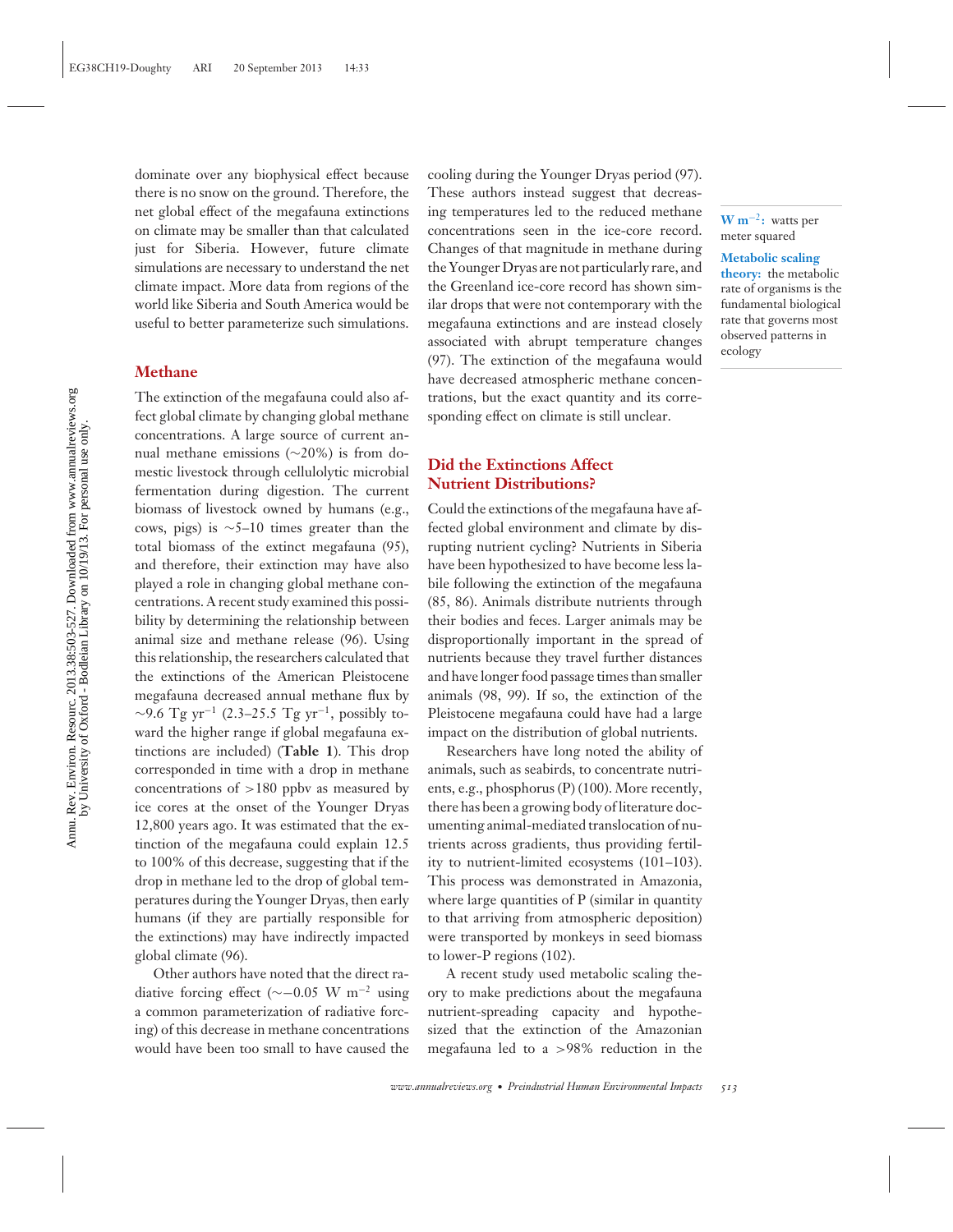lateral transfer flux of the limiting nutrient P in Amazonia (104, 105). The investigators hypothesize that the Pleistocene megafauna extinctions resulted in major and ongoing disruptions to terrestrial biogeochemical cycling at continental scales, which led to increased nutrient heterogeneity globally (104). If there were large global changes to nutrient cycling, how would this affect the environment and climate? Nutrients are one of the strongest determinants of productivity and growth in ecosystems (106). It is an interesting and as yet unexplored question how such changes in nutrient distributions would have affected forest growth and net global carbon uptake.

## **Megafauna Extinctions and Agriculture**

The extinction of the Pleistocene megafauna led to an increase in tree and shrub growth (81, 89), and the spread of agriculture often led to the replacement of forests with grasses (crops).

It is unclear to what extent the climate impacts of the extinctions were offset by the development of agriculture (**Figures 1** and **2**).

The total large-body mammal biomass in the terrestrial biosphere decreased substantially following the extinctions of the Pleistocene megafauna (95) and only recovered to levels of the Pleistocene ∼1800 AD, with the expansion of the human population and domesticates, such as cattle. Over the past 200 years, total animal biomass has increased ∼sevenfold, vastly exceeding the preextinction Pleistocene steady-state total animal biomass. It has been hypothesized that fossil-fuel energy subsidies that began at around the start of the Industrial Revolution may have provided the additional energy needed to exceed the previous steady-state total animal biomass. This dearth of large-animal biomass during the early Holocene has interesting implications. For instance, following the extinctions, fewer herbivores led to suppressed global herbivory, and therefore, more NPP was available (estimated



#### **Figure 1**

The estimated sign of the impact on climate and the environment of preindustrial anthropogenic fire (*left*), megafauna extinction (*middle*), and preindustrial agriculture (*right*). Red arrows indicate an estimated decrease, and blue arrows indicate an estimated increase. The larger striped arrows indicate a potential, but still uncertain, larger impact.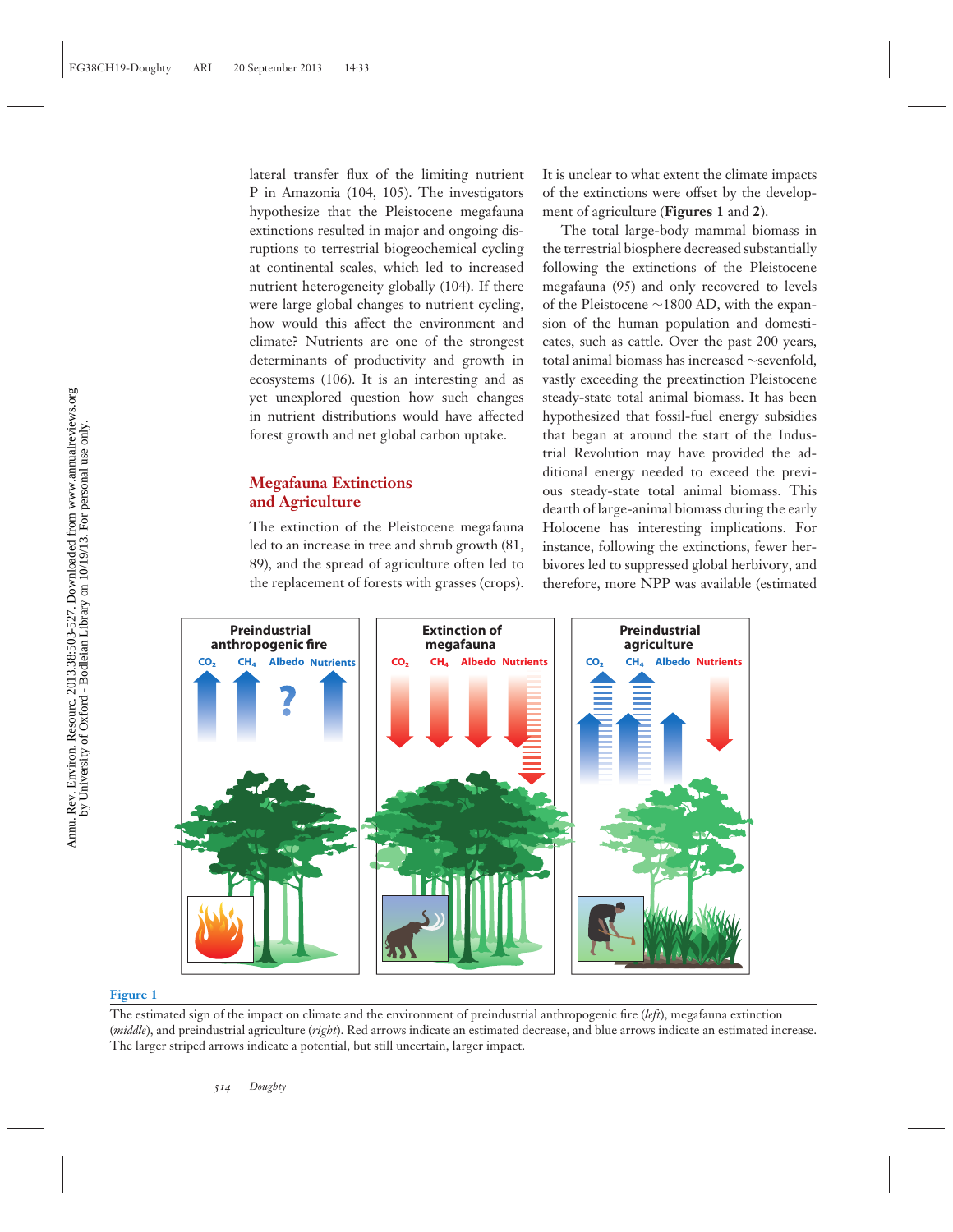

#### **Figure 2**

Change in the sum of human and nonhuman megafaunal biomass through time (*black circles*) [see Barnosky for methods (95)]. Qualitative estimate of the potential change in nonclimate-related tree and shrub growth (*red line*) assuming a negative linear relationship between woody plant cover and megafauna biomass; this does not include the climate-driven changes in increased tree growth between the Pleistocene and the Holocene (81, 89). The gray shaded area represents the industrial period, the yellow shaded area represents the agricultural period, and the white area represents the hunter-gatherer period.

using metabolic scaling to be ∼2.5% of global terrestrial NPP,  $\sim$ 1.4 Pg C yr<sup>-1</sup> of 56 Pg C yr−1) (107). By 1850, this "liberated" NPP had been largely consumed through human agriculture, but NPP was still available in the western United States, South America, and Australia.

Agriculture developed independently in several continents ∼10,000 years BP near the onset of the Holocene (i.e., North America 10,000 years BP, South America ∼10,000 years BP, Near East ∼10,500 years BP, China  $\sim$ 8,000 years BP) (108), which also roughly coincided with the extinctions of the Pleistocene megafauna. There are reasons to believe that agriculture developed more quickly in the absence of the megafauna because NPP became

available for human utilization; the domestication of wild crop types was more feasible in the absence of megaherbivore competition; and hunting societies became more sedentary as their prey went extinct, the first step toward agriculture. The extinction of so many keystone herbivores may have accelerated the development of agriculture, specifically in the Americas where the largest number of extinctions took place, with humans essentially filling some of the empty herbivore niches (109).

## **GLOBAL CHANGE WITH PREINDUSTRIAL AGRICULTURE**

It has been hypothesized that humans began to affect global climate through the development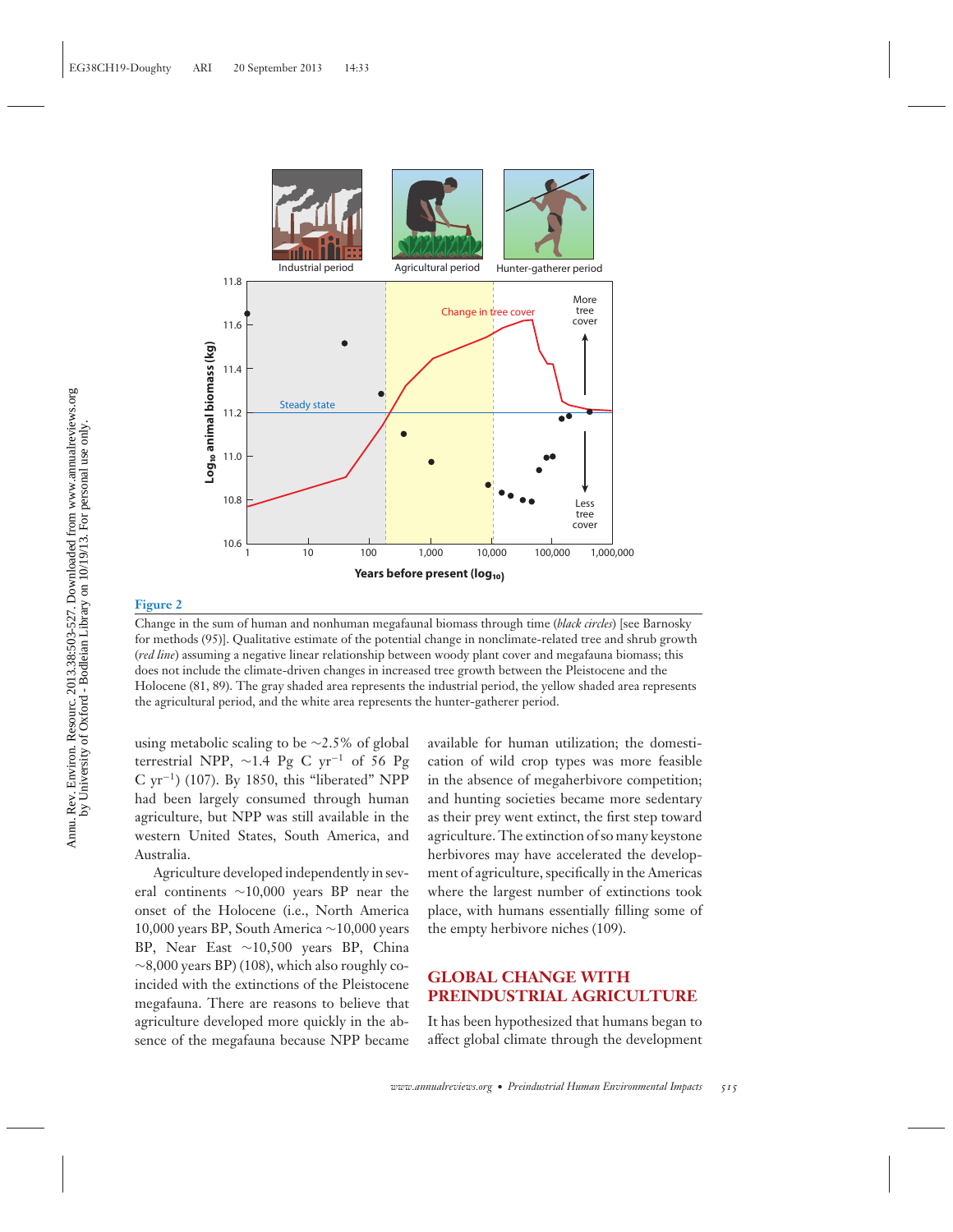of agriculture thousands of years prior to the industrial era (12). Ice-core records show the current interglacial period had a methane peak ∼11,000 years BP, which was followed by a steady decline in methane concentrations, similar to previous interglacial periods. However, in contrast to previous interglacial periods, methane concentrations begin to rise ∼5,000 years BP, which had been attributed to the onset of rice farming in Asia, a potent producer of methane. Likewise, atmospheric  $CO<sub>2</sub>$ concentrations were declining 11,000 years BP, but then began to rise ∼8,000 years BP. This is in contrast to previous interglacial periods in which atmospheric  $CO<sub>2</sub>$  concentrations continued to decline. The onset of farming may have released significant quantities of  $CO<sub>2</sub>$ and methane into the atmosphere, which may have caused these anomalous increases, and these increases may have warmed Earth sufficiently to avert a new ice age (12). The previous few interglacial periods lasted on average ∼10,000 years. In the modern-day Holocene, roughly 12,000 years have passed since the previous ice age.

The ice age cycles are controlled by changes in Earth's orbital parameters (110). Did orbital parameters signify that we should have headed toward an ice age several thousand years ago? One study comparing current orbital parameters to those from previous interglacial periods showed that Earth's current orbital parameters (low eccentricity and weak precessional forcing) are most similar to an interglacial period called marine isotope state (MIS) 11, which took place ∼430,000 years BP (111). Because this interglacial period lasted 28,000 years and our current interglacial period has lasted  $~\sim$ 12,000 years, the investigators estimate that our current interglacial will last another  $~\sim$ 16,000 years. This has been followed by modeling results showing that even with a declining trend in atmospheric  $CO<sub>2</sub>$ , glacial inception did not occur (112).

Ice age cycles can be predicted either through a comparison with previous interglacial periods or through numerical simulations of orbital parameters. Most comparisons are with MIS 11 (111, 113), but other studies question whether this comparison is justified (114, 115). Rohling et al. (114) showed that, although MIS 11 did last  $>$  20,000 years, it was prolonged by weak insolation changes, and the actual peak in its ice-volume minimum/sealevel height maximum lasted ∼10,000 years, similar to other major interglacial periods. The researchers suggest that all interglacial periods last ∼10,000 years and that, therefore, the Holocene may have been expected to end 2,000–2,500 years BP. It is difficult to predict the onset of the next ice age with the past because no perfect insolation analog for the Holocene exists, and therefore, detailed numerical simulations are also used. Experiments with various numerical models of glacial cycles show that the next glacial inception may still be delayed by several tens of thousands of years, even with the assumption of a decline in greenhouse gas concentrations during the Holocene (116). A more recent study hypothesizes that the minimum age of a glacial inception is constrained by the onset of bipolar-seesaw climate variability and suggests that the end of the current interglacial would occur within the next  $1,500$  years if atmospheric  $CO<sub>2</sub>$  concentrations do not exceed 240 ppmv (117). In summary, predicting ice age cycles is not yet an exact science, and there remains a possibility that small disturbances may, at strategic times, delay glacial events by several thousands of years, which could support the early Anthropocene hypothesis (116).

## **Methane and Carbon Dioxide Anomalies**

Was there a methane anomaly caused by the anthropogenic production of rice? Two mechanisms have been proposed to explain the increase in methane concentrations ∼5,000 years BP, an increase in early rice cultivation or an increase in methane from either tropical (118) or boreal wetlands (119). Recent speleothem data show a gradual decrease in Northern Hemisphere monsoon intensity and a gradual increase in Southern Hemisphere monsoon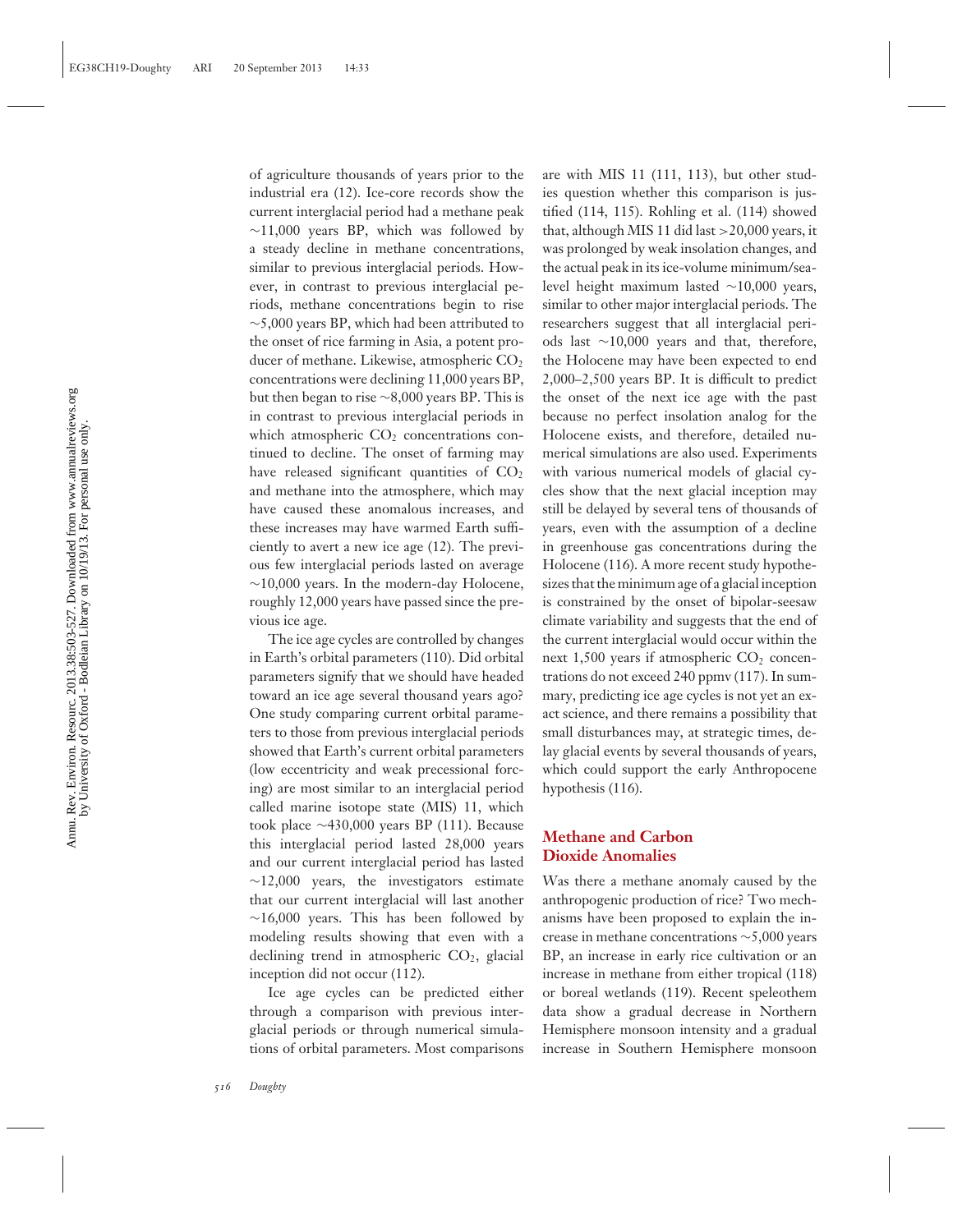intensity in the Holocene. This led to predicted decreases in Northern Hemisphere methane emissions and increases in Southern Hemisphere emissions (120). It had been hypothesized that, although Amazonian source emissions were likely increasing, northern emissions may have overwhelmed those from the Amazon (115). This was tested using an Earth System modeling approach, which showed changing orbital parameters in the mid-Holocene led to increased emissions of methane mainly owing to wetlands in the Southern Hemisphere tropics (121). Crucially, this model accurately predicted decreased global methane concentrations during the previous interglacial period. The researchers therefore conclude that no early agricultural sources are required to explain the early methane record (121). The theory is still contentious, and data from 311 archaeological sites in rice-growing regions of China show an almost tenfold increase in rice production compared with previous millennia, which supports a larger early methane emission from human activities (122, 123).

What caused the rise in  $CO<sub>2</sub> \sim 8,000$  years BP (∼40 ppm anomaly) that was not seen in previous interglacial periods? This rise was initially hypothesized to be caused by the regrowth of forests into formerly glaciated areas, followed by a readjustment of ocean chemistry. Forest regrowth following glacial retreat initially would have both reduced atmospheric  $CO<sub>2</sub>$  and increased the carbonate ion content of the ocean, which increased the calcite accumulated in the ocean's sediments. This drawdown would have caused the sediment transition zone to shoal with a time constant of ∼5,000 years. This then decreased ocean carbonate ion concentrations, leading to a rise in ocean  $CO<sub>2</sub>$  content, which released a burst of  $CO<sub>2</sub>$  to the atmosphere (113, 124). A second hypothesis was that coral reef formation accelerated ∼7,000 years BP after oceans stabilized at peak interglacial sea levels. Building such reefs removed carbonate ions from the ocean, which left the ocean richer in  $CO<sub>2</sub>$  and thus more  $CO<sub>2</sub>$  was transferred to the atmosphere (125). Finally, the increase in  $CO<sub>2</sub>$  could have been the result of increased deforestation following an acceleration of farming (12).

However, there have been several criticisms of this last anthropogenic hypothesis. First, it was noted that the amount of deforestation necessary to cause such a change in atmospheric  $CO<sub>2</sub>$  concentrations (a 40-ppm anomaly) is enormous because the oceans would absorb a substantial portion of the released  $CO<sub>2</sub>$ . Next, if the increase in atmospheric  $CO<sub>2</sub>$  was from deforestation, we would expect a change in the ratio of two common carbon isotopes,  ${}^{13}C$  and <sup>12</sup>C. For instance, stable isotope data from an Antarctic ice core showed a small average decrease in  $\delta^{13}$ C of ~0.05‰, which would limit the estimated net emission of terrestrial carbon to 50 gigatons (Gt), ∼a seventh of the necessary amount. This group then concluded that most of the Holocene  $CO<sub>2</sub>$  increase came not from deforestation but from emissions of inorganic carbon from the oceans (126).

Even at earlier periods, there was a large amount of deforestation because per capita land use has decreased as farming has become more intensive through time. There are estimates that owing to less intensive land use than in the past, total land clearing could have released ∼340 Gt C because of land-use change (127, 128). Another recent study found a cumulative net uptake of 272 Gt C in peatlands during the early Holocene (11,000–7,000 years BP) (129). Peat carbon has a  $\delta^{13}$ C isotopic value of  $-27$ (versus  $-25$  for terrestrial C<sub>3</sub> vegetation) and therefore, a burial of 270 Gt C peat plus a release of 330 Gt C from the removal of forests could also explain the −0.05‰ isotopic signature. This estimate of 330 Gt C is close to that of the 340 Gt C because of less intensive land use in the distant past (127). Therefore, the researchers estimate that of the 40 ppm anomaly, 23–24 ppm could be the result of deforestation, 9 ppm could be from ocean solubility feedback, and the remaining could be from the Southern Ocean (115).

Although there is still much debate on the validity of the early Anthropocene hypothesis, climate simulations clearly show that land-use change over time has impacted global climate.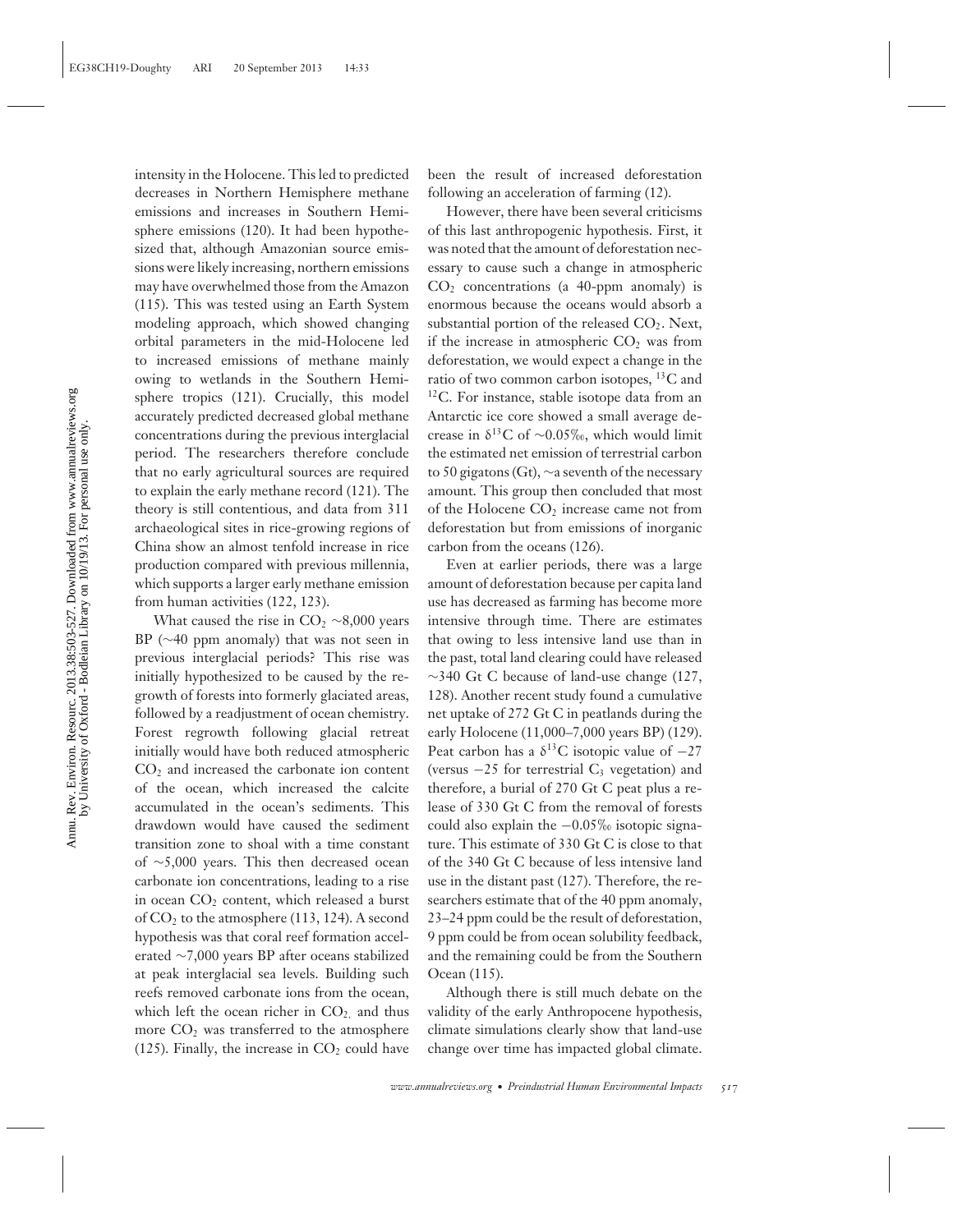Transient model simulations show anthropogenic deforestation increased atmospheric CO2 by 5–6 ppm by 1850 (**Table 1**) (130). A compilation of six Earth System models of intermediate complexity estimated a decrease in global mean annual temperature in the range of 0.13 to 0.25**◦**C in response to the forcing, mainly associated with albedo changes, of historical (since 1000 AD) deforestation (**Table 1**) (131). Therefore, humans began affecting climate through land-use change prior to the industrial era, but whether the effect was small or large enough to have prevented an ice age is still debatable.

#### **Changes in Atmospheric Carbon Dioxide Caused by Global Pandemics**

Finally, it has hypothesized that fluctuations in atmospheric  $CO<sub>2</sub>$ , such as during the "Little Ice Age," may have been caused by largescale disturbances to human populations, e.g., the bubonic plague (12). The Little Ice Age was first hypothesized as a 1.2–1.4**◦**C decrease in temperature in England between 1200 and 1600 AD (132). Modern simulations estimate that Northern Hemisphere temperatures cooled by ∼0.15**◦**C (133) to ∼0.25**◦**C (134) relative to average temperatures during this period.

What caused this Little Ice Age? One possibility is that global pandemics impact global climate because as humans die, farmland is converted to forest, decreasing atmospheric  $CO<sub>2</sub>$  concentrations (12). The bubonic plague, which struck Europe from 1347–1352 AD, may have been the largest pandemic in history, causing the death of an estimated 40–50% of the population. The large decrease in population led to abandoned farmland, which was eventually replaced by forest. This increase in forest cover corresponds in time to an anomalous decrease in atmospheric  $CO<sub>2</sub>$  concentrations (12). Forest cover reached a maximum in ∼1400 AD following substantial abandonment of farmlands in Europe (135). However, other studies have found that decreased temperatures during the Little Ice Age were mainly caused by solar activity (75%) and volcanic activity (25%) (136).

Were there any human catastrophes, either warfare or pandemics, that had a big enough impact on land surface cover to affect global climate? It is a difficult question to answer, but there have been several studies that have looked into this possibility. Other authors specifically looked for a climate impact of the conquest of the Americas (∼1500 to ∼1750 AD) (137), and they estimate that there was enough forest regeneration during this period to reduce atmospheric  $CO<sub>2</sub>$  levels. This study, as well as Ruddiman (12), used similar methodologies, whereby first, land use per person was determined, then, based on estimated population decreases, abandoned agricultural area was determined. This abandoned agricultural area was converted to carbon by multiplying by a fixed estimate of regional carbon density per unit area of forest. Then, this carbon either all remained in the atmosphere or some equilibrated with the oceans.

However, another paper with a more complex methodology found that no major perturbations, such the Mongol invasion (∼1200 to ∼1380 AD), the Black Death (∼1347 to ∼1400 AD), the conquest of the Americas (∼1519 to ∼1700 AD), or the fall of the Ming Dynasty (∼1600 to ∼1650 AD), had any significant impact on global atmospheric  $CO<sub>2</sub>$  concentrations (atmospheric  $CO<sub>2</sub>$  impact <1 ppm) (138). This study showed that, because forests need 50–100 years to regrow following deforestation, abandonment does not lead to an instantaneous gain of all vegetation carbon previously lost. Deforestation transfers living biomass to soil carbon pools, where it will increase heterotrophic respiration rates. During shorter perturbations, such as during the Black Death and the fall of the Ming dynasty, heterotrophic respiration rates remained high enough to offset the carbon uptake in regrowth. The other two events were long enough to have a net decrease in atmospheric  $CO<sub>2</sub>$ , but the effect was small because much carbon equilibrates with the ocean and the land surface, and other sources and sinks of  $CO<sub>2</sub>$  continue in the rest of the world, which may swamp out any signal from a local event. Therefore, neither was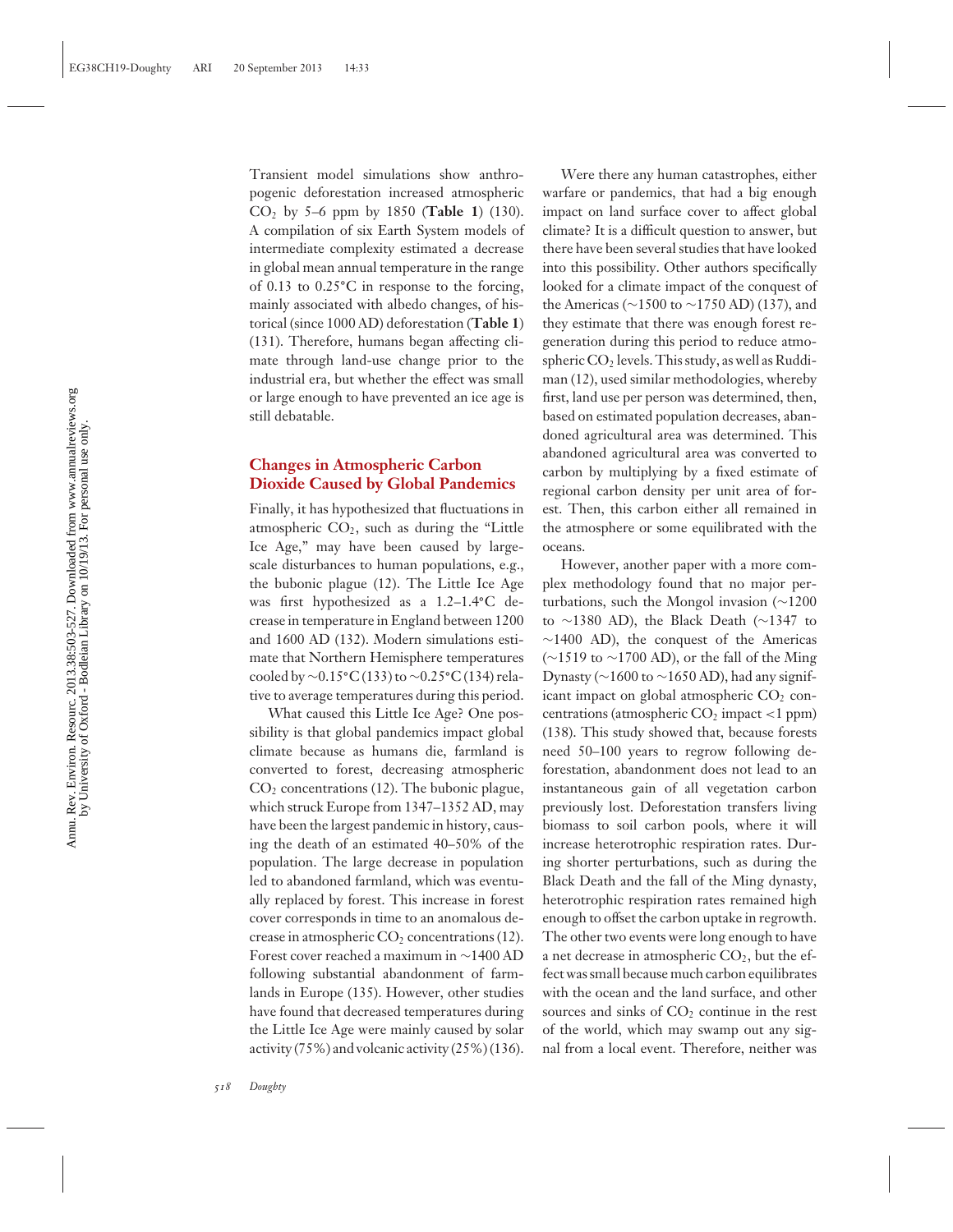big enough to be resolved within the ice-core signal  $(>1$  ppm), and the authors conclude that anthropogenic perturbations were not of sufficient magnitude to cause the observed changes of  $CO<sub>2</sub>$  in the ice-core records.

These studies focused on the atmospheric signal, but, as we have seen previously, biophysical impacts could have been as important as the carbon impact. Biophysical effects with deforestation tend to cause cooling, whereas the carbon effects tend to lead to warming. For instance, biophysical cooling from deforestation has been hypothesized to have caused the longterm cooling over the past 1,000 years (139), although other studies calculate a smaller effect (140). All studies, however, agree that there was the potential for major regional changes in the surface energy balance of up to  $-2.0 \,\mathrm{W m^{-2}}$  as a result of major epidemics and warfare (140). The net effect of preindustrial agriculture from several studies was compiled, and the global average was found to range between −0.04 and  $-0.06$  W m<sup>-2</sup> (131, 140, 141).

#### **CONCLUSION**

Did humans affect global climate and the environment before the industrial era? The potential earliest human effect on climate is due to fire because humans used fire prior to the existence of modern *Homo sapiens*. However, the question in this review is not whether humans used fire, but whether its effect on the environment was globally significant. To have more than a transitory effect on climate, fire must change the ecosystem structure. Many early studies focused on Australia, which is the continent most susceptible to burning and with a long history of human presence. Early evidence and climate theories predicted that human-induced fires may have changed ecosystem structures, which modified climate and increased aridity (13, 14). Evidence now suggests that early human influence from using fire in Australia may have been small (37) and that such changes in vegetation were unlikely to have a large effect on climate (47). Also, fire incidence likely peaked ∼2,000 years BP when human populations were much smaller, but climatic conditions were better for fire (34), suggesting broadly that climate has a greater impact than humans on fire to modify ecosystems and change climate.

The extinction of the megafauna and early agriculture both impacted preindustrial climate (**Table 1**). However, instead of viewing the climate impacts of these two events separately, we can instead view them as one event. Proboscideans and other megafauna have the capabilities of transforming ecosystems (57, 81), but they were largely extinct by the start of the Holocene (58). Agriculture also began independently in several continents around the time of the extinctions, although it was initially concentrated in small patches (108). Therefore, for much of the early to mid-Holocene, there were both few agriculturists and few megafauna (95) to control forest expansion, so forests may have expanded and impacted climate (**Figure 2**). For instance, one study estimated the megafauna extinctions could have warmed the planet by as much as ∼0.175**◦**C (94), whereas land-use change from agriculture may have cooled the planet by a similar amount (0.13–0.25**◦**C) (**Table 1**) (131). Likewise, methane concentrations decreased by  $\sim$ 10 Tg yr<sup>-1</sup> following the megafauna extinctions (96), but they increased by approximately that much because of agriculture ∼2,000 years BP (**Table 1**) (123). The Pleistocene megafauna extinctions may have led to forest expansion and a slight planetary warming, but as preindustrial human populations expanded, forest cover was reduced, and there was a slight planetary cooling.

Preindustrial anthropogenic impacts also could have caused major climate changes. There is still great uncertainty in the prediction of glacial and interglacial cycles, and there remains a possibility that small disturbances may, at strategic times, delay glacial events by several thousand years (116). It was initially proposed by Ruddiman (12) that preindustrial agriculture caused a delay in the next ice age by increasing atmospheric concentrations of methane and  $CO<sub>2</sub>$  (12). The evidence is still clearly mixed regarding the role early agriculture played in preventing an ice age, but it has not yet been disproven. Likewise, could the extinction of the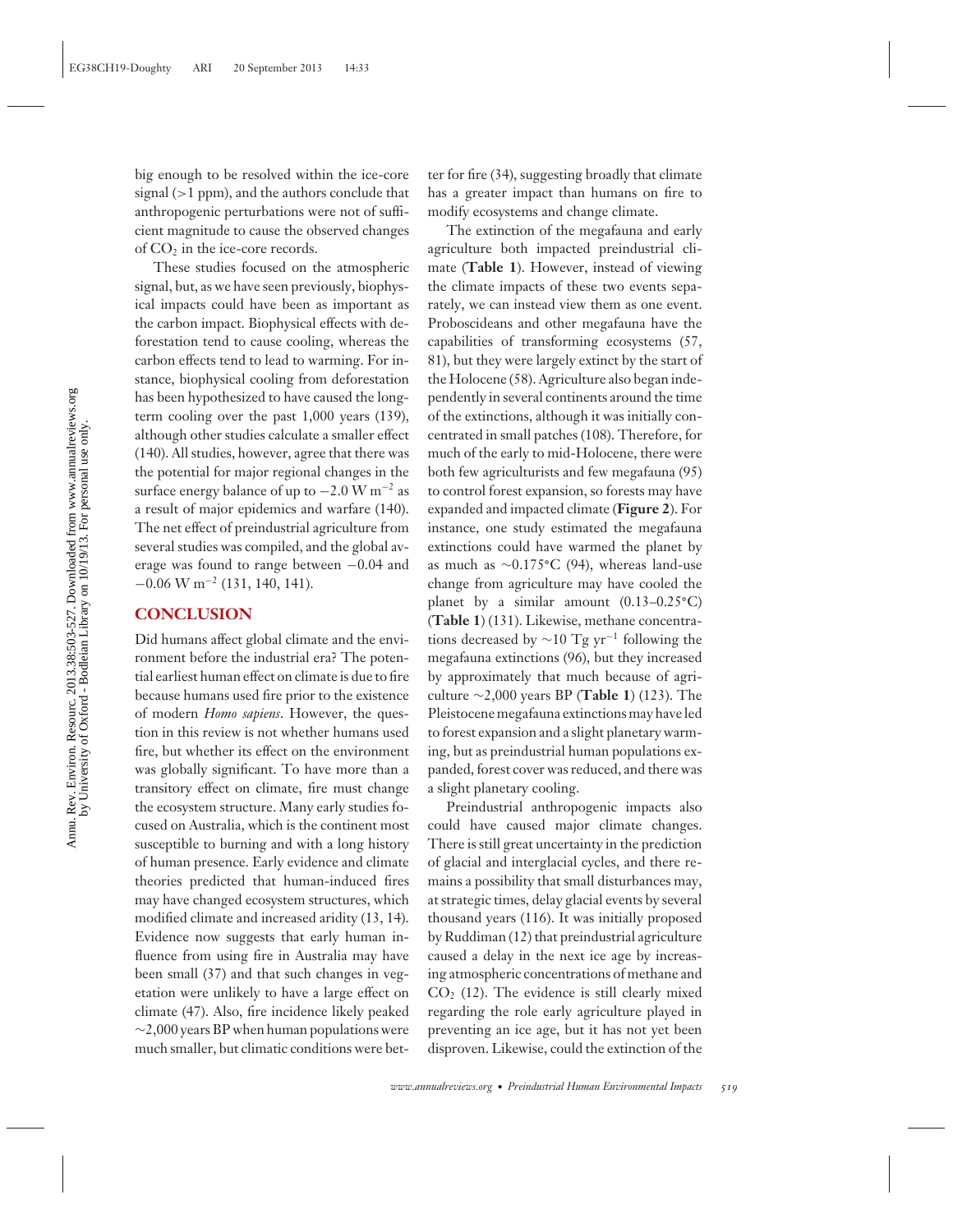high-latitude megafauna have disrupted glacial inception? There is preliminary evidence that high-latitude regions, such as Siberia, remained grasslands during previous interglacial periods (91). In some ways, this is more plausible than the agriculture hypothesis because the major climatic influence from the extinctions would have potentially taken place in high-latitude regions where glaciers would have begun to form (94). However, at this time, there is no evidence to support such a hypothesis, but if future evidence is found to support either hypothesis more fully, then either scenario would clearly constitute a preindustrial start to the Anthropocene.

More data and climate simulations are now needed to test these predictions, especially in the case of the megafauna theories, which are supported by less data. There exist several potential ways of testing these theories by making use of exclosure experiments (57) or by experimentally adding large herbivores to ecosystems (86, 142). More useful data could also come from a comparison of nutrient cycling and forest structure in South America, with the largest impacts from megafauna extinctions, and Africa, with the fewest impacts.

This review suggests that current evidence indicates a smaller role for anthropogenic fires on preindustrial climate (34, 37, 47). The climate impact of the extinction of the megafauna and early agriculturists ranges from small to large (12, 94, 130). If future evidence supports a large role, then the Anthropocene began during the preindustrial era. This review also highlights the interesting correlations of the climate impacts of megafauna and early agriculturalists (**Figures 1** and **2**). As total large-animal biomass (95) and total NPP consumption (107) recovered through the Holocene, forest cover was reduced and methane emissions increased. Therefore, prior to the industrial era, the largest ecological and climate anomaly may have been associated with forest expansion during the early and mid-Holocene owing to the dearth of large animals following the extinctions but before a sufficient number of agriculturalists could expand to fill that role.

#### **SUMMARY POINTS**

- 1. Humans may have affected early climate through preindustrial anthropogenic fire, agriculture, and the extinction of the Pleistocene megafauna.
- 2. Prior to the industrial era, humans affected the climate mainly through changing the land surface, which affects atmospheric  $CO<sub>2</sub>$  concentrations, albedo, evapotranspiration, and surface roughness.
- 3. The impact of anthropogenic fire on climate may have been small because where impacts were once thought to be large, such as in Australia, the evidence now suggests a smaller effect. Also, fire likely peaked ∼2,000 years BP when human populations were much smaller, but climatic conditions were better for fire, meaning broadly that climate had a greater impact than humans on fire.
- 4. Both preindustrial agriculture and the extinction of the megafauna may have affected climate, but the effects may have been offsetting. For instance, climate simulations indicate that megafaunal extinctions may have led to a slight global warming, but later, agriculture led to a slight global cooling.
- 5. Prior to the industrial era, the real ecological and climate anomaly may have been during the early and mid-Holocene when there were few megafauna and agriculturalists to reduce forest expansion.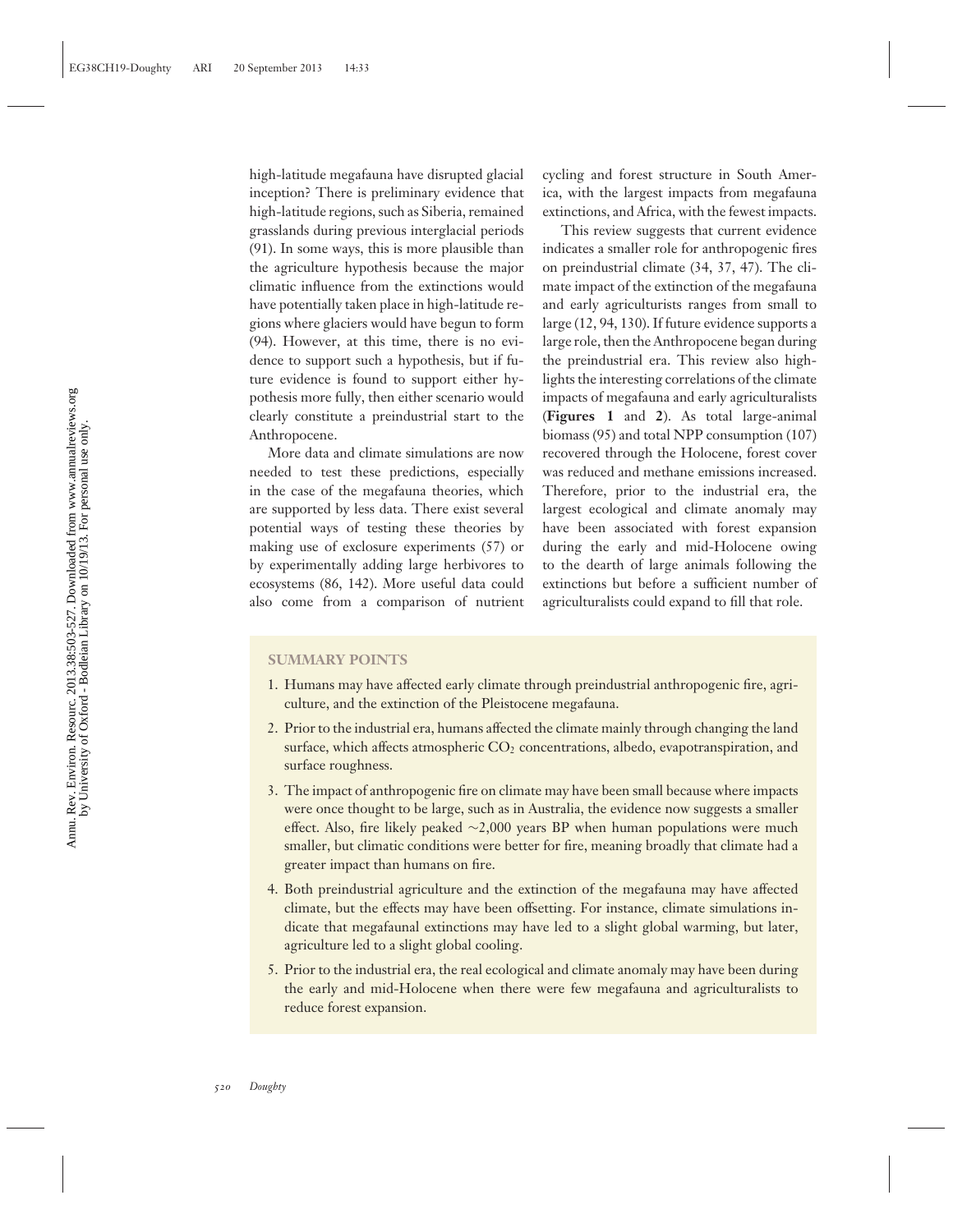#### **FUTURE ISSUES**

- 1. It is important to further resolve which came first: changing vegetation or megafaunal extinction in several regions of the world, especially in Siberia and South America, possibly using *Sporormiella* data.
- 2. The creation of global maps of estimated preindustrial anthropogenic burned areas can be used in general circulation models to better estimate the global climate impact of preindustrial anthropogenic fire.
- 3. Likewise, the creation of a global map of the estimated impact on forest cover of megafaunal extinctions can be used in general circulation models to better estimate the global climate impact of the megafaunal extinctions.
- 4. It is important to better quantify the impact of preindustrial agriculture and fire on global nutrient distributions.
- 5. It is important to get more data on the impact of megafauna on ecosystems using experimental approaches, such as exclosure experiments (57), or by experimentally adding large herbivores to ecosystems (142).
- 6. Finally, it is important to better understand what drives the transition between interglacial and glacial periods.

## **DISCLOSURE STATEMENT**

The author is not aware of any affiliations, memberships, funding, or financial holdings that might be perceived as affecting the objectivity of this review.

## **ACKNOWLEDGMENTS**

This work was funded by the Moore Foundation, a Carnegie fellowship, and a Geocarbon grant. I thank Imma Oliveira, Yadvinder Malhi, Tereza Cavazos, and Julia Pongratz for comments.

## **LITERATURE CITED**

- 1. Intergov. Panel Clim. Change. 2007. Summary for policymakers. In *Climate Change 2007: Synthesis Report.* Geneva, Switz.: IPCC. **[http://www.ipcc.ch/pdf/assessment-report/ar4/syr/ar4\\_syr\\_spm.pdf](http://www.ipcc.ch/pdf/assessment-report/ar4/syr/ar4_syr_spm.pdf)**
- 2. Steffen W, Crutzen PJ, McNeill JR. 2007. The Anthropocene: Are humans now overwhelming the great forces of nature? *AMBIO* 36:614–21
- 3. Doney SC. 2010. The growing human footprint on coastal and open-ocean biogeochemistry. *Science* 328:1512–16
- 4. Zalasiewicz J, Williams M, Fortey R, Smith A, Barry TL, et al. 2011. Stratigraphy of the Anthropocene. *Philos. Trans. R. Soc. A* 369:1036–55
- 5. Kruge MA. 2008. Organic chemostratigraphic markers characteristic of the (informally designated) Anthropocene epoch. *Eos Trans. Am. Geophys. Union* 89 (Fall Meet. Suppl.):GC11A-0675 (Abstr.)
- 6. Wilkinson BH. 2005. Humans as geologic agents: a deep-time perspective. *Geology* 33:161–64
- 7. Syvitski JPM, Kettner A. 2011. Sediment flux and the Anthropocene. *Philos. Trans. R. Soc. A* 369:957–75
- 8. Vitousek PM, Ehrlich PR, Ehrlich AH, Matson PA. 1986. Human appropriation of the products of photosynthesis. *BioScience* 36:368–73
- 9. Haberl H, Erb KH, Krausmann F, Gaube V, Bondeau A, et al. 2007. Quantifying and mapping the human appropriation of net primary production in Earth's terrestrial ecosystems. *Proc. Natl. Acad. Sci. USA* 104:12942–45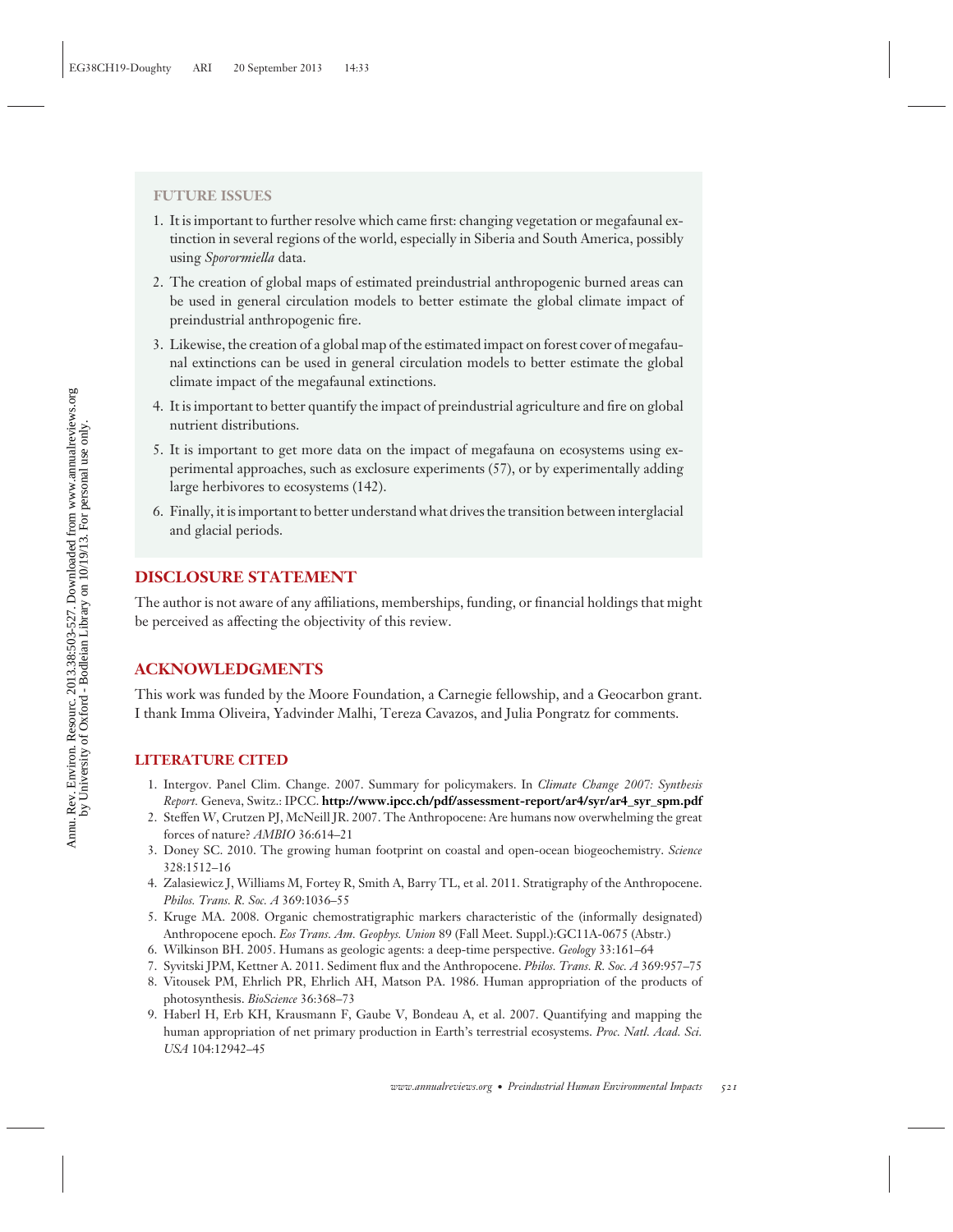- 10. Ellis EC, Ramankutty N. 2008. Putting people in the map: anthropogenic biomes of the world. *Front. Ecol. Environ.* 6:439–47
- 11. Ellis EC. 2011. Anthropogenic transformation of the terrestrial biosphere. *Philos. Trans. R. Soc. A* 369:1010–35
- 12. Ruddiman WF. 2003. The anthropogenic greenhouse era began thousands of years ago. *Clim. Change* 61:261–93
- 13. Miller GH, Fogel ML, Magee JW, Gagan MK, Clarke SJ, Johnson BJ. 2005. Ecosystem collapse in Pleistocene Australia and a human role in megafaunal extinction. *Science* 309:287–90
- 14. Miller G, Mangan J, Pollard D, Thompson S, Felzer B, Magee J. 2005. Sensitivity of the Australian monsoon to insolation and vegetation: implications for human impact on continental moisture balance. *Geology* 33:65–68
- 15. Doughty CE, Wolf A, Field CB. 2010. Biophysical feedbacks between the Pleistocene megafauna extinction and climate: The first human-induced global warming? *Geophys. Res. Lett.* 37:L15703
- 16. Bonan GB. 2008. Forests and climate change: forcings, feedbacks, and the climate benefits of forests. *Science* 320:1444–49
- 17. Claussen M, Brovkin V, Ganopolski A. 2001. Biogeophysical versus biogeochemical feedbacks of largescale land cover change. *Geophys. Res. Lett.* 28:1011–14
- 18. Betts RA. 2000. Offset of the potential carbon sink from boreal forestation by decreases in surface albedo. *Nature* 408:187–90
- 19. Bala G, Caldeira K, Wickett M, Phillips TJ, Lobell DB, et al. 2007. Combined climate and carbon-cycle effects of large-scale deforestation. *Proc. Natl. Acad. Sci. USA* 104:6550–55
- 20. Bathiany S, Claussen M, Brovkin V, Raddatz T, Gayler V. 2010. Combined biogeophysical and biogeochemical effects of large-scale forest cover changes in the MPI Earth System model. *Biogeosciences* 7:1383–99
- 21. Pongratz J, Reick CH, Raddatz T, Caldeira K, Claussen M. 2011. Past land use decisions have increased mitigation potential of reforestation. *Geophys. Res. Lett.* 38:L15701
- 22. Swann AL, Fung IY, Levis S, Bonan GB, Doney SC. 2010. Changes in Arctic vegetation amplify highlatitude warming through the greenhouse effect. *Proc. Natl. Acad. Sci. USA* 107:1295–300
- 23. Dickinson RE, Henderson-Sellers A. 1988. Modelling tropical deforestation: a study of GCM landsurface parametrizations. *Q. J. R. Meteorol. Soc.* 114:439–62
- 24. Doughty CE, Loarie SR, Field CB. 2012. Theoretical impact of changing albedo on precipitation at the southernmost boundary of the ITCZ in South America. *Earth Interact.* 16:1–14
- 25. Juang JY, Katul G, Siqueira M, Stoy P, Novick K. 2007. Separating the effects of albedo from ecophysiological changes on surface temperature along a successional chronosequence in the southeastern United States. *Geophys. Res. Lett.* 34:L21408
- 26. Berna F, Goldberg P, Horwitz LK, Brink J, Holt S, et al. 2012. Microstratigraphic evidence of in situ fire in the Acheulean strata of Wonderwerk Cave, Northern Cape province, South Africa. *Proc. Natl. Acad. Sci. USA* 109:E1215–20
- 27. Roebroeks W, Villa P. 2011. On the earliest evidence for habitual use of fire in Europe. *Proc. Natl. Acad. Sci. USA* 108:5209–14
- 28. Ségalen L, Lee-Thorp JA, Cerling T. 2007. Timing of C<sub>4</sub> grass expansion across sub-Saharan Africa. *J. Hum. Evol.* 53:549–59
- 29. Wrangham RW, Jones JH, Laden G, Pilbeam D, Conklin-Brittain N. 1999. The raw and the stolen. Cooking and the ecology of human origins. *Curr. Anthropol.* 40:567–94
- 30. Pyne SJ. 2001. *Fire: A Brief History*. Seattle: Univ. Wash. Press
- 31. Bowman DJMS, Balch JK, Artaxo P, Bond WJ, Carlson JM, et al. 2009. Fire in the Earth System. *Science* 324:481–84
- 32. Daniau AL, Harrison SP, Bartlein PJ. 2010. Fire regimes during the Last Glacial. *Quat. Sci. Rev.* 29:2918– 30
- 33. Power MJ, Marlon J, Ortiz N, Bartlein PJ, Harrison SP, et al. 2008. Changes in fire regimes since the Last Glacial Maximum: an assessment based on a global synthesis and analysis of charcoal data. *Clim. Dyn.* 30:887–907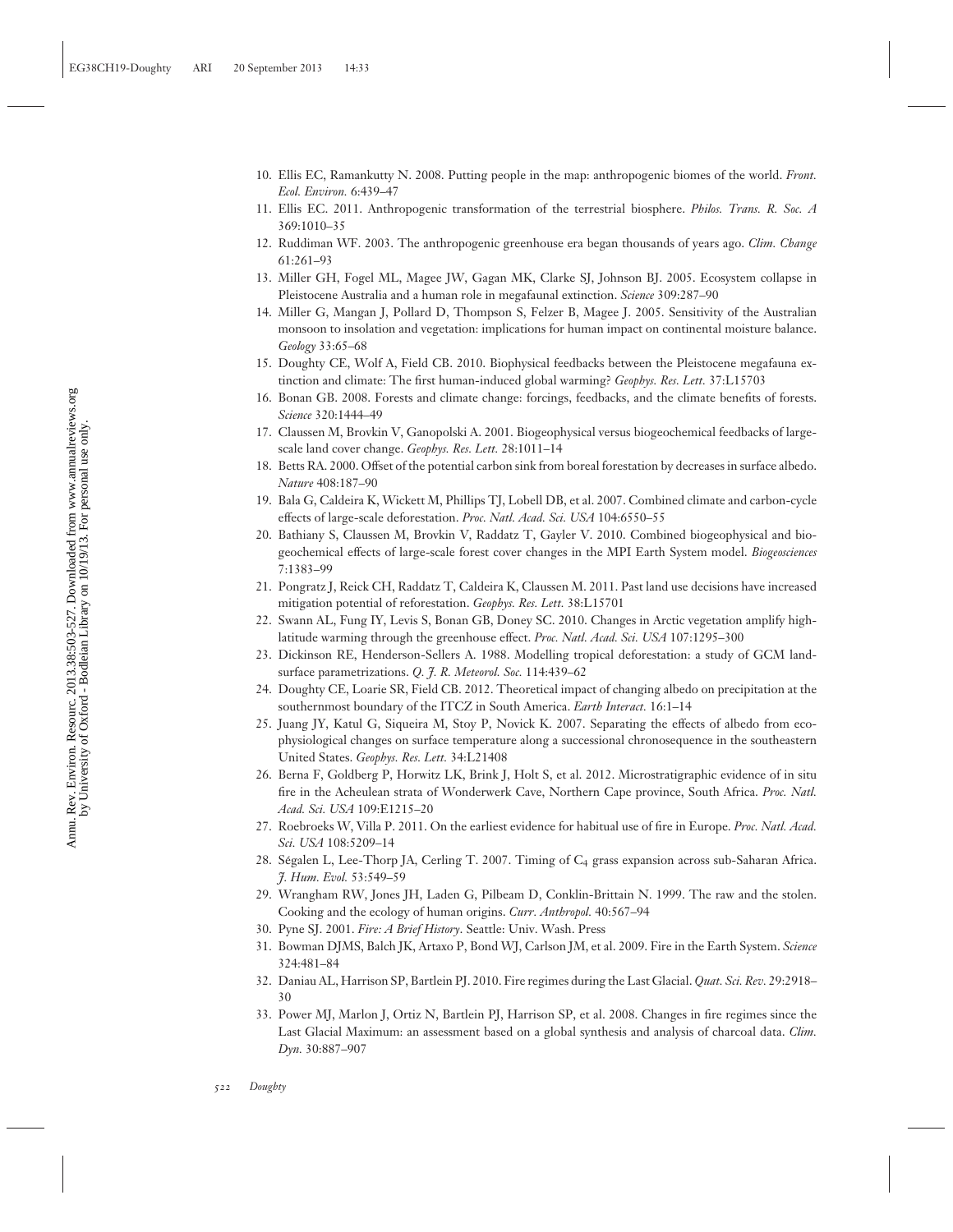- 34. Marlon JR, Bartlein PJ, Carcaillet C, Gavin DG, Harrison SP, et al. 2008. Climate and human influences on global biomass burning over the past two millennia. *Nat. Geosci.* 1:697–702
- 35. Dodson JR, Robinson M, Tardy C. 2005. Two fine-resolution Pliocene charcoal records and their bearing on pre-human fire frequency in south-western Australia. *Austral Ecol.* 30:592–99
- 36. Stevenson J, Hope G. 2005. A comparison of late Quaternary forest changes in New Caledonia and northeastern Australia. *Quat. Res.* 64:372–83
- 37. Mooney SD, Harrison SP, Bartlein PJ, Daniau AL, Stevenson J, et al. 2011. Late Quaternary fire regimes of Australasia. *Quat. Sci. Rev.* 30:28–46
- 38. McWethy DB, Whitlock C, Wilmshurst JM, McGlone MS, Fromont M, et al. 2010. Rapid landscape transformation in South Island, New Zealand, following initial Polynesian settlement. *Proc. Natl. Acad. Sci. USA* 107:21343–48
- 39. Fletcher MS, Thomas I. 2010. The origin and temporal development of an ancient cultural landscape. *J. Biogeogr.* 37:2183–96
- 40. Bush MB, Silman MR, McMichael C, Saatchi S. 2008. Fire, climate change and biodiversity in Amazonia: a Late-Holocene perspective. *Philos. Trans. R. Soc. B* 363:1795–802
- 41. Ferretti DF, Miller JB, White JWC, Etheridge DM, Lassey KR, et al. 2005. Unexpected changes to the global methane budget over the past 2000 years. *Science* 309:1714–17
- 42. Iriarte J, Power MJ, Rostain S, Mayle FE, Jones H, et al. 2012. Fire-free land use in pre-1492 Amazonian savannas. *Proc. Natl. Acad. Sci. USA* 109:6473–78
- 43. Archibald S, Staver AC, Levin SA. 2012. Evolution of human-driven fire regimes in Africa. *Proc. Natl. Acad. Sci. USA* 109:847–52
- 44. Olsson F, Gaillard MJ, Lemdahl G, Greisman A, Lanos P, et al. 2010. A continuous record of fire covering the last 10,500 calendar years from southern Sweden: the role of climate and human activities. *Palaeogeogr. Palaeoclimatol. Palaeoecol.* 291:128–41
- 45. Rius D, Vanniere B, Galop D. 2012. Holocene history of fire, vegetation and land use from the central ` Pyrenees (France). *Quat. Res.* 77:54–64
- 46. Van Wilgen BW, Govender N, Biggs HC, Ntsala D, Funda XN. 2004. Response of savanna fire regimes to changing fire-management policies in a large African National Park. *Conserv. Biol.* 18:1533–40
- 47. Pitman AJ, Hesse PP. 2007. The significance of large-scale land cover change on the Australian palaeomonsoon. *Quat. Sci. Rev.* 26:189–200
- 48. Bevan SL, North PRJ, Grey WMF, Los SO, Plummer SE. 2009. Impact of atmospheric aerosol from biomass burning on Amazon dry-season drought. *J. Geophys. Res. Atmos.* 114:D09204
- 49. Bowman DJMS, Balch J, Artaxo P, Bond WJ, Cochrane MA, et al. 2011. The human dimension of fire regimes on Earth. *J. Biogeogr.* 38:2223–36
- 50. Vegas-Vilarrubia T, Rull V, Montoya E, Safont E. 2011. Quaternary palaeoecology and nature conservation: a general review with examples from the neotropics. *Quat. Sci. Rev.* 30:2361–88
- 51. Allred BW, Fuhlendorf SD, Smeins FE, Taylor CA. 2012. Herbivore species and grazing intensity regulate community composition and an encroaching woody plant in semi-arid rangeland. *Basic Appl. Ecol.* 13:149–58
- 52. Flannery T. 1994. *The Future Eaters*. Chatswood, Aust.: Reed
- 53. Barnosky AD, Koch PL, Feranec RS, Wing SL, Shabel AB. 2004. Assessing the causes of Late Pleistocene extinctions on the continents. *Science* 306:70–75
- 54. Martin PS. 1967. *Prehistoric Extinctions: The Search for a Cause*. New Haven, CT: Yale Univ. Press
- 55. Alroy J. 2001. A multispecies overkill simulation of the end-Pleistocene megafaunal mass extinction. *Science* 293:1893–96
- 56. Guthrie RD. 2006. New carbon dates link climatic change with human colonization and Pleistocene extinctions. *Nature* 441:207–9
- 57. Asner GP, Levick SR. 2012. Landscape-scale effects of herbivores on treefall in African savannas. *Ecol. Lett.* 15:1211–17
- 58. Surovell T, Waguespack N, Brantingham PJ. 2005. Global archaeological evidence for proboscidean overkill. *Proc. Natl. Acad. Sci. USA* 102:6231–36
- 59. Steadman DW, Martin PS, MacPhee RDE, Jull AJT, McDonald HG, et al. 2005. Asynchronous extinction of late Quaternary sloths on continents and islands. *Proc. Natl. Acad. Sci. USA* 102:11763–68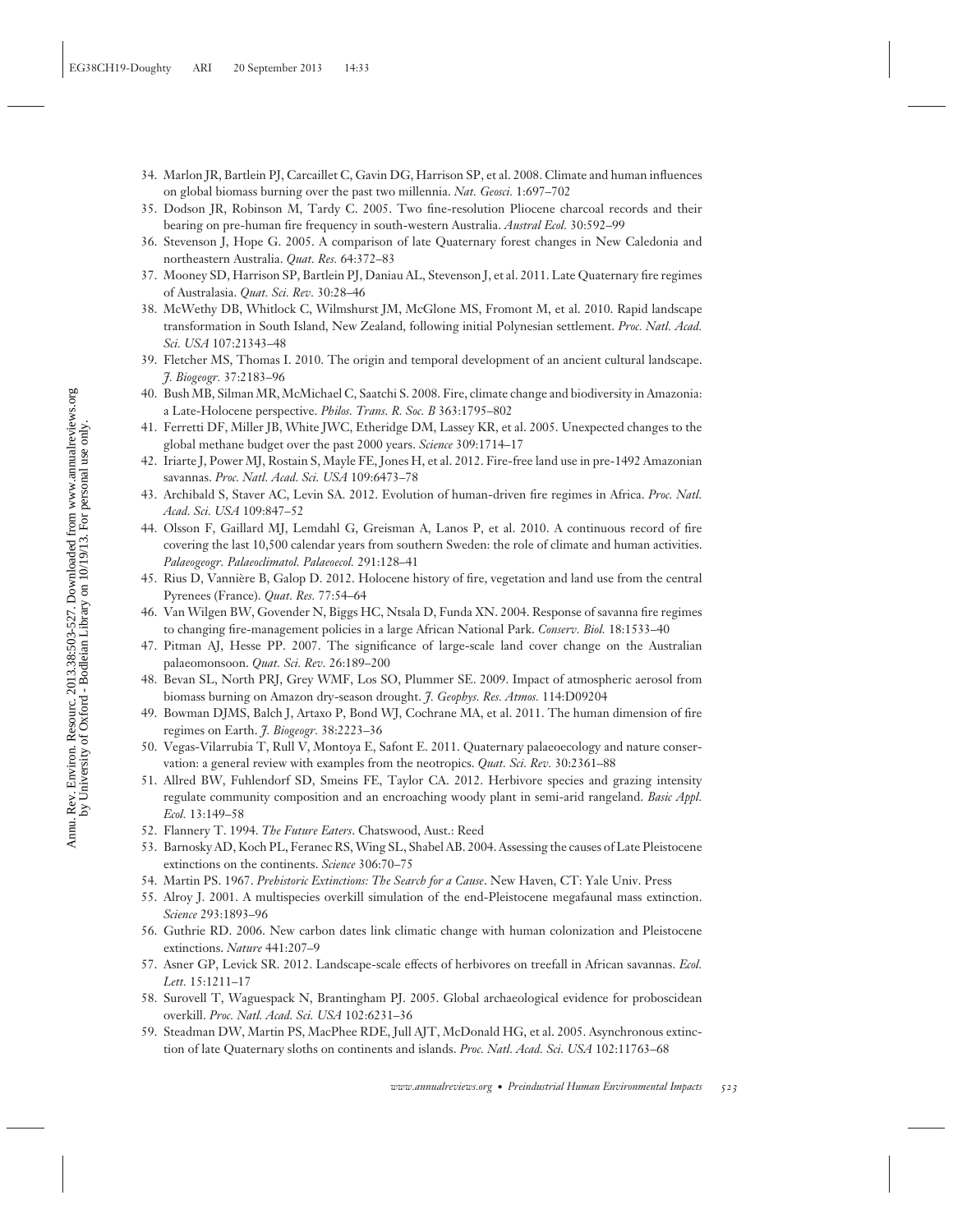- 60. Barnosky AD, Lindsey EL. 2010. Timing of Quaternary megafaunal extinction in South America in relation to human arrival and climate change. *Quat. Int.* 217:10–29
- 61. Louys J, Curnoe D, Tong HW. 2007. Characteristics of Pleistocene megafauna extinctions in Southeast Asia. *Palaeogeogr. Palaeoclimatol. Palaeoecol.* 243:152–73
- 62. Nikolskiy PA, Sulerzhitsky LD, Pitulko VV. 2011. Last straw versus blitzkrieg overkill: climate-driven changes in the Arctic Siberian mammoth population and the Late Pleistocene extinction problem. *Quat. Sci. Rev.* 30:2309–28
- 63. Prideaux GJ, Gully GA, Couzens AMC, Ayliffe LK, Jankowski NR, et al. 2010. Timing and dynamics of Late Pleistocene mammal extinctions in southwestern Australia. *Proc. Natl. Acad. Sci. USA* 107:22157–62
- 64. Campos PF, Willerslev E, Sher A, Orlando L, Axelsson E, et al. 2010. Ancient DNA analyses exclude humans as the driving force behind late Pleistocene musk ox (*Ovibos moschatus*) population dynamics. *Proc. Natl. Acad. Sci. USA* 107:5675–80
- 65. Lorenzen ED, Nogués-Bravo D, Orlando L, Weinstock J, Binladen J, et al. 2011. Species-specific responses of Late Quaternary megafauna to climate and humans. *Nature* 479:359–64
- 66. Faith JT, Surovell TA. 2009. Synchronous extinction of North America's Pleistocene mammals. *Proc. Natl. Acad. Sci. USA* 106:20641–45
- 67. Johnson CN. 2009. Ecological consequences of Late Quaternary extinctions of megafauna. *Proc. R. Soc. B* 276:2509–19
- 68. Janzen DH, Martin PS. 1982. Neotropical anachronisms: the fruits the gomphotheres ate. *Science* 215:19– 27
- 69. Guimaraes PR, Galetti M, Jordano P. 2008. Seed dispersal anachronisms: rethinking the fruits extinct megafauna ate. *PLoS ONE* 3:e1745
- 70. Feer F. 1995. Seed dispersal in African forest ruminants. *J. Trop. Ecol.* 11:683–89
- 71. Chapman LJ, Chapman CA, Wrangham RW. 1992. *Balanites wilsoniana*: elephant dependent dispersal. *J. Trop. Ecol*. 8:275–83
- 72. Barlow C. 2001. Anachronistic fruits and the ghosts who haunt them. *Arnoldia* 61:14–21
- 73. Campos-Arceiza A, Blake S. 2011. Megagardeners of the forest—the role of elephants in seed dispersal. *Acta Oecol*. 37:542–53
- 74. Hansen DM, Galetti M. 2009. The forgotten megafauna. *Science* 324:42–43
- 75. Heckenberger MJ, Kuikuro A, Kuikuro UT, Russell JC, Schmidt M, et al. 2003. Amazonia 1492: Pristine forest or cultural parkland? *Science* 301:1710–14
- 76. Scholtz CH, Davis A, Kryger U. 2009. *Evolutionary Biology and Conservation of Dung Beetles*. Sofia, Bulg.: Pensoft
- 77. Nichols E, Gardner TA, Peres CA, Spector S, Network SR. 2009. Co-declining mammals and dung beetles: an impending ecological cascade. *Oikos* 118:481–87
- 78. Halffter G, Halffter V. 2009. Why and where coprophagous beetles (Coleoptera: Scarabaeinae) eat seeds, fruits or vegetable detritus. *Bol. Soc. Entomol. Aragon.* 45:1–22
- 79. Nichols E, Spector S, Louzada J, Larsen T, Amequita S, et al. 2008. Ecological functions and ecosystem services provided by Scarabaeinae dung beetles. *Biol. Conserv.* 141:1461–74
- 80. Caughley G. 1976. The elephant problem—an alternative hypothesis. *Afr. J. Ecol.* 14:265–83
- 81. Gill JL, Williams JW, Jackson ST, Lininger KB, Robinson GS. 2009. Pleistocene megafaunal collapse, novel plant communities, and enhanced fire regimes in North America. *Science* 326:1100–3
- 82. Asner GP, Levick SR, Kennedy-Bowdoin T, Knapp DE, Emerson R, et al. 2009. Large-scale impacts of herbivores on the structural diversity of African savannas. *Proc. Natl. Acad. Sci. USA* 106:4947–52
- 83. Duffy KJ, Page BR, Swart JH, Bajic VB. 1999. Realistic parameter assessment for a well known elephant- ´ tree ecosystem model reveals that limit cycles are unlikely. *Ecol. Model.* 121:115–25
- 84. Owens-Smith RN. 1988. *Megaherbivores: The Influence of Very Large Body Size on Ecology*. London: Cambridge Univ. Press
- 85. Zimov SA, Chuprynin VI, Oreshko AP, Chapin FS, Reynolds JF, Chapin MC III. 1995. Steppe-tundra transition: a herbivore-driven biome shift at the end of the Pleistocene. *Am. Nat.* 146:765–94
- 86. Zimov SA, Zimov NS, Tikhonov AN, Chapin FS. 2012. Mammoth steppe: a high-productivity phenomenon. *Quat. Sci. Rev.* 57:26–45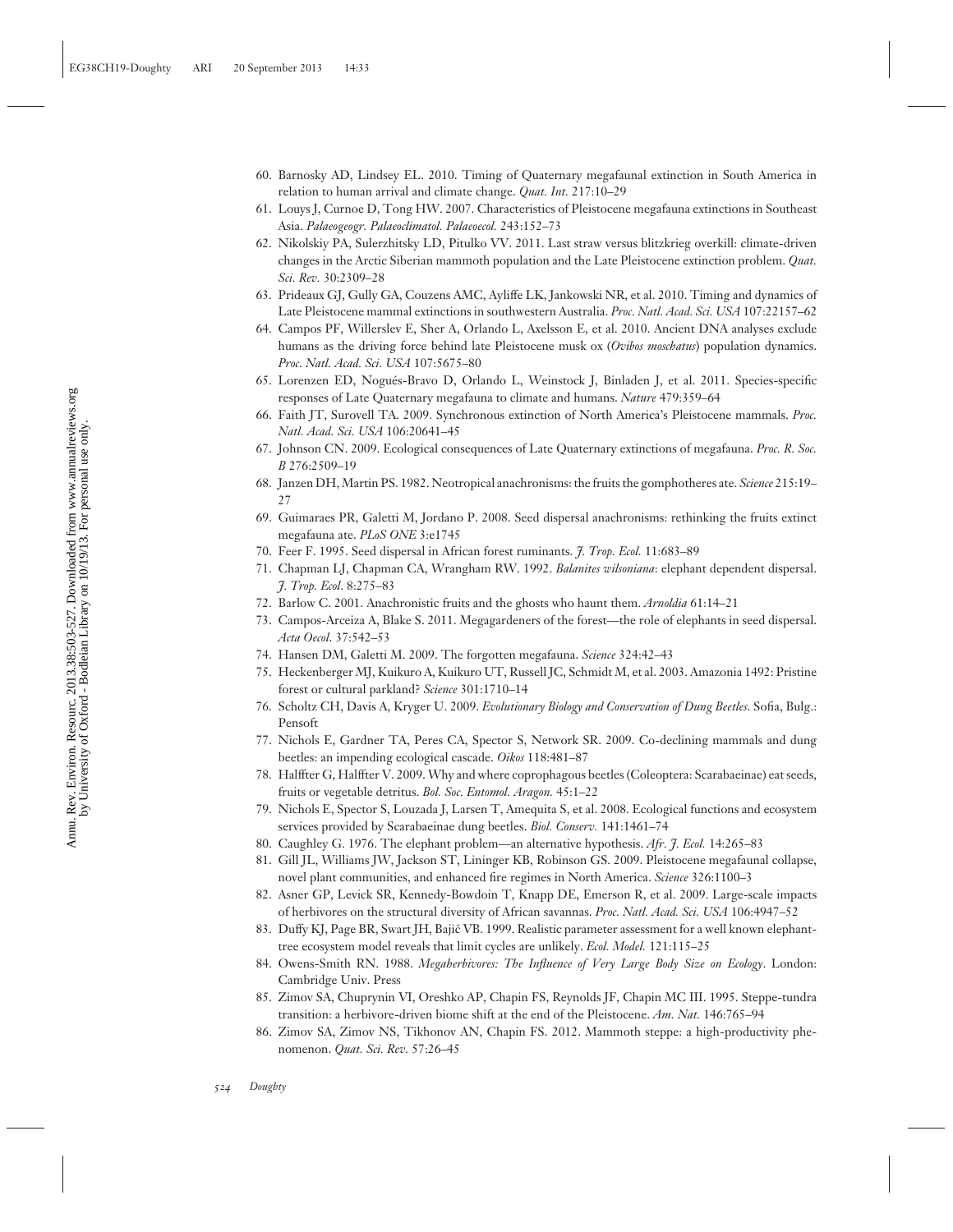- 87. Lister A, Bahn P. 2007. *Mammoths: Giants of the Ice Age*. Berkeley: Univ. Calif. Press
- 88. Davis OK, Shafer DS. 2006. *Sporormiella* fungal spores, a palynological means of detecting herbivore density. *Palaeogeogr. Palaeoclimatol. Palaeoecol.* 237:40–50
- 89. Rule S, Brook BW, Haberle SG, Turney CSM, Kershaw AP, Johnson CN. 2012. The aftermath of megafaunal extinction: ecosystem transformation in Pleistocene Australia. *Science* 335:1483–86
- 90. Sturm M, Douglas T, Racine C, Liston GE. 2005. Changing snow and shrub conditions affect albedo with global implications. *J. Geophys. Res. Biogeosci.* 110:G01004
- 91. Willerslev E, Hansen AJ, Binladen J, Brand TB, Gilbert MTP, et al. 2003. Diverse plant and animal genetic records from Holocene and Pleistocene sediments. *Science* 300:791–95
- 92. Feranec RS, Miller NG, Lothrop JC, Graham RW. 2011. The *Sporormiella* proxy and end-Pleistocene megafaunal extinction: a perspective. *Quat. Int.* 245:333–38
- 93. Wood JR, Wilmshurst JM. 2012. Wetland soil moisture complicates the use of *Sporormiella* to trace past herbivore populations. *J. Quat. Sci.* 27:254–59
- 94. Brault M, Mysak L, Matthews H, Simmons C. 2013. Assessing the impact of late Pleistocene megafaunal extinctions on global vegetation and climate. *Clim. Past Discuss.* 9:435–65
- 95. Barnosky AD. 2008. Megafauna biomass tradeoff as a driver of Quaternary and future extinctions. *Proc. Natl. Acad. Sci. USA* 105:11543–48
- 96. Smith FA, Elliott SM, Lyons SK. 2010. Methane emissions from extinct megafauna. *Nat. Geosci.* 3:374–75
- 97. Brook EJ, Severinghaus JP. 2011. Methane and megafauna. *Nat. Geosci.* 4:271–72
- 98. Kelt DA, Van Vuren DH. 2001. The ecology and macroecology of mammalian home range area. *Am. Nat.* 157:637–45
- 99. Demment MW, Vansoest PJ. 1985. A nutritional explanation for body-size patterns of ruminant and nonruminant herbivores. *Am. Nat.* 125:641–72
- 100. Hutchinson GE. 1950. *Biogeochemistry of Vertebrate Excretion*. New York: Am. Mus. Nat. Hist. 554 pp.
- 101. Frank DA, Inouye RS, Huntly N, Minshall GW, Anderson JE. 1994. The biogeochemistry of a north-temperate grassland with native ungulates—nitrogen dynamics in Yellowstone National Park. *Biogeochemistry* 26:163–88
- 102. Stevenson PR, Guzman-Caro DC. 2010. Nutrient transport within and between habitats through seed dispersal processes by woolly monkeys in north-western Amazonia. *Am. J. Primatol.* 72:992–1003
- 103. Abbas F, Merlet J, Morellet N, Verheyden H, Hewison AJM, et al. 2012. Roe deer may markedly alter forest nitrogen and phosphorus budgets across Europe. *Oikos* 121:1271–78
- 104. Doughty CE, Wolf A, Malhi Y. 2013.The legacy of the Pleistocene megafaunal extinctions on nutrient availability in the Amazon basin. *Nat. Geosci.* In press
- 105. Wolf A, Doughty CE, Malhi Y. 2013. Lateral diffusion of nutrients by mammalian herbivores in terrestrial ecosystems. *PLoS ONE* 8:e71352
- 106. Quesada CA, Phillips OL, Schwarz M, Czimczik CI, Baker TR, et al. 2012. Basin-wide variations in Amazon forest structure and function are mediated by both soils and climate. *Biogeosciences* 9:2203–46
- 107. Doughty CE, Field CB. 2010. Agricultural net primary production in relation to that liberated by the extinction of Pleistocene mega-herbivores: An estimate of agricultural carrying capacity? *Environ. Res. Lett.* 5:044001
- 108. Balter M. 2007. Seeking agriculture's ancient roots. *Science* 316:1830–35
- 109. Doughty CE. 2010. The development of agriculture in the Americas: an ecological perspective. *Ecosphere* 1:art21
- 110. Hays JD, Imbrie J, Shackleton NJ. 1976. Variations in the Earth's orbit: pacemaker of ice ages. *Science* 194:1121–32
- 111. Augustin L, Barbante C, Barnes PRF, Barnola JM, Bigler M, et al. 2004. Eight glacial cycles from an Antarctic ice core. *Nature* 429:623–28
- 112. Claussen M, Brovkin V, Calov R, Ganopolski A, Kubatzki C. 2005. Did humankind prevent a Holocene glaciation? *Clim. Change* 69:409–17
- 113. Broecker WS, Stocker TL. 2006. The Holocene CO2 rise: anthropogenic or natural? *Eos Trans. Am. Geophys. Union* 87:27
- 114. Rohling EJ, Braun K, Grant K, Kucera M, Roberts AP, et al. 2010. Comparison between Holocene and marine isotope stage-11 sea-level histories. *Earth Planet. Sci. Lett.* 291:97–105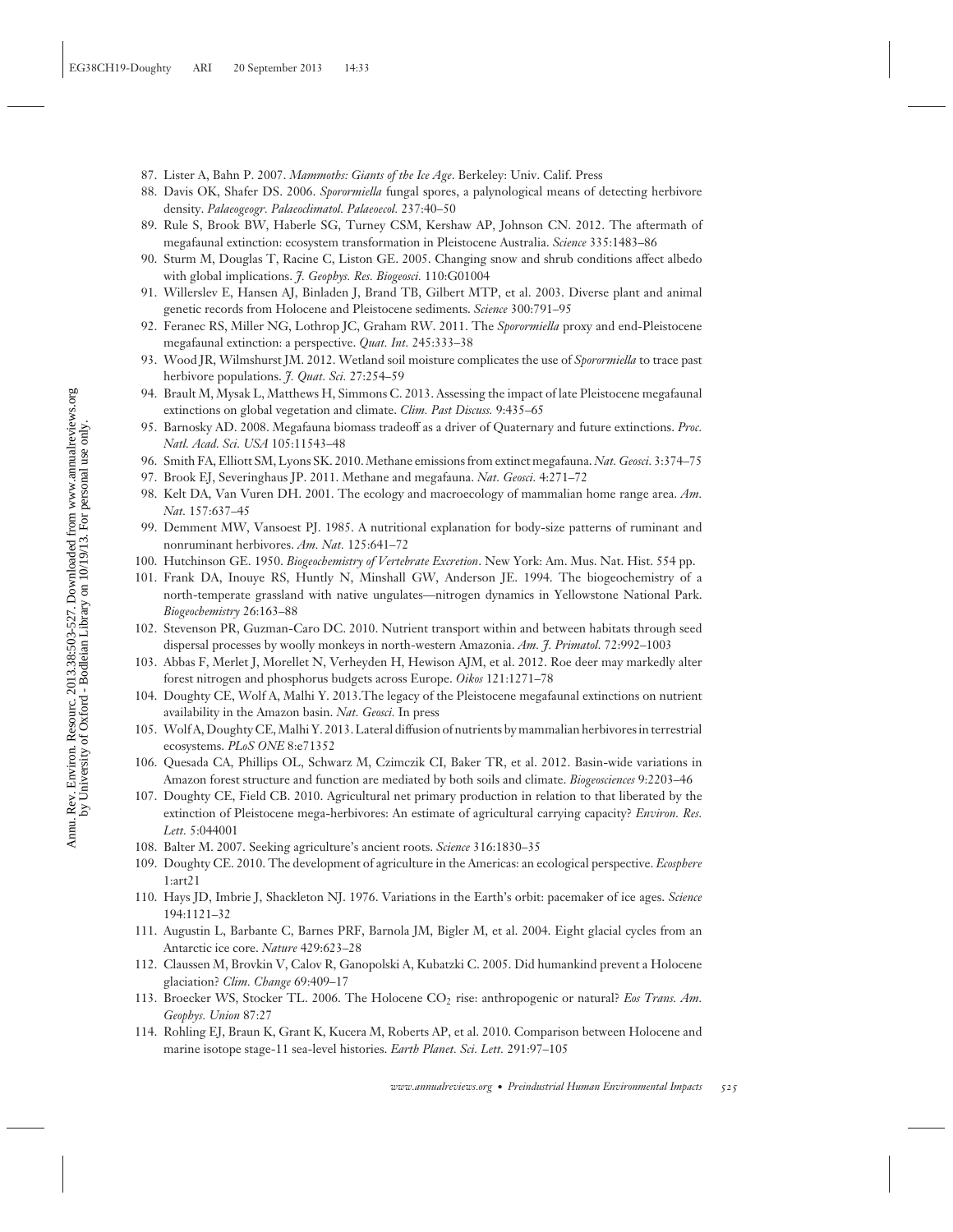- 115. Ruddiman WF, Kutzbach JE, Vavrus SJ. 2011. Can natural or anthropogenic explanations of late-Holocene CO<sub>2</sub> and CH<sub>4</sub> increases be falsified? *Holocene* 21:865-79
- 116. Crucifix M. 2011. How can a glacial inception be predicted? *Holocene* 21:831–42
- 117. Tzedakis PC, Channell JET, Hodell DA, Kleiven HF, Skinner LC. 2012. Determining the natural length of the current interglacial. *Nat. Geosci.* 5:138–41
- 118. Chappellaz J, Blunier T, Kints S, Dallenbach A, Barnola JM, et al. 1997. Changes in the atmospheric CH4 gradient between Greenland and Antarctica during the Holocene. *J. Geophys. Res. Atmos.* 102:15987–97
- 119. Sowers T. 2010. Atmospheric methane isotope records covering the Holocene period. *Quat. Sci. Rev.* 29:213–21
- 120. Burns SJ. 2011. Speleothem records of changes in tropical hydrology over the Holocene and possible implications for atmospheric methane. *Holocene* 21:735–41
- 121. Singarayer JS, Valdes PJ, Friedlingstein P, Nelson S, Beerling DJ. 2011. Late Holocene methane rise caused by orbitally controlled increase in tropical sources. *Nature* 470:82–85
- 122. Ruddiman WF, Guo ZT, Zhou X, Wu HB, Yu YY. 2008. Early rice farming and anomalous methane trends. *Quat. Sci. Rev.* 27:1291–95
- 123. Fuller DQ, van Etten J, Manning K, Castillo C, Kingwell-Banham E, et al. 2011. The contribution of rice agriculture and livestock pastoralism to prehistoric methane levels: an archaeological assessment. *Holocene* 21:743–59
- 124. Broecker WS, Clark E, McCorkle DC, Peng TH, Hajdas I, Bonani G. 1999. Evidence for a reduction in the carbonate ion content of the deep sea during the course of the Holocene. *Paleoceanography* 14:744–52
- 125. Ridgwell AJ, Watson AJ, Maslin MA, Kaplan JO. 2003. Implications of coral reef buildup for the controls on atmospheric CO<sub>2</sub> since the Last Glacial Maximum. *Paleoceanography* 18:1083
- 126. Elsig J, Schmitt J, Leuenberger D, Schneider R, Eyer M, et al. 2009. Stable isotope constraints on Holocene carbon cycle changes from an Antarctic ice core. *Nature* 461:507–10
- 127. Kaplan JO, Krumhardt KM, Ellis EC, Ruddiman WF, Lemmen C, Goldewijk KK. 2011. Holocene carbon emissions as a result of anthropogenic land cover change. *Holocene* 21:775–91
- 128. Ruddiman WF, Ellis EC. 2009. Effect of per-capita land use changes on Holocene forest clearance and CO2 emissions. *Quat. Sci. Rev.* 28:3011–15
- 129. Yu ZC. 2011. Holocene carbon flux histories of the world's peatlands: global carbon-cycle implications. *Holocene* 21:761–74
- 130. Pongratz J, Reick CH, Raddatz T, Claussen M. 2009. Effects of anthropogenic land cover change on the carbon cycle of the last millennium. *Glob. Biogeochem. Cycles* 23:GB4001
- 131. Brovkin V, Claussen M, Driesschaert E, Fichefet T, Kicklighter D, et al. 2006. Biogeophysical effects of historical land cover changes simulated by six Earth System models of intermediate complexity. *Clim. Dyn.* 26:587–600
- 132. Lamb H. 1965. The early medieval warm epoch and its sequel. *Palaeogeogr. Palaeoclimatol. Palaeoecol.* 1:13–37
- 133. Crowley TJ. 2000. Causes of climate change over the past 1000 years. *Science* 289:270–77
- 134. Jungclaus JH, Lorenz SJ, Timmreck C, Reick CH, Brovkin V, et al. 2010. Climate and carbon-cycle variability over the last millennium. *Clim. Past* 6:723–37
- 135. Yeloff D, van Geel B. 2007. Abandonment of farmland and vegetation succession following the Eurasian plague pandemic of AD 1347–52. *J. Biogeogr.* 34:575–82
- 136. Shindell DT, Schmidt GA, Miller RL, Mann ME. 2003. Volcanic and solar forcing of climate change during the preindustrial era. *J. Clim.* 16:4094–107
- 137. Nevle RJ, Bird DK. 2008. Effects of syn-pandemic fire reduction and reforestation in the tropical Americas on atmospheric CO2 during European conquest. *Palaeogeogr. Palaeoclimatol. Palaeoecol.* 264:25–38
- 138. Pongratz J, Caldeira K, Reick CH, Claussen M. 2011. Coupled climate-carbon simulations indicate minor global effects of wars and epidemics on atmospheric CO2 between AD 800 and 1850. *Holocene* 21:843–51
- 139. Govindasamy B, Duffy PB, Caldeira K. 2001. Land use changes and Northern Hemisphere cooling. *Geophys. Res. Lett.* 28:291–94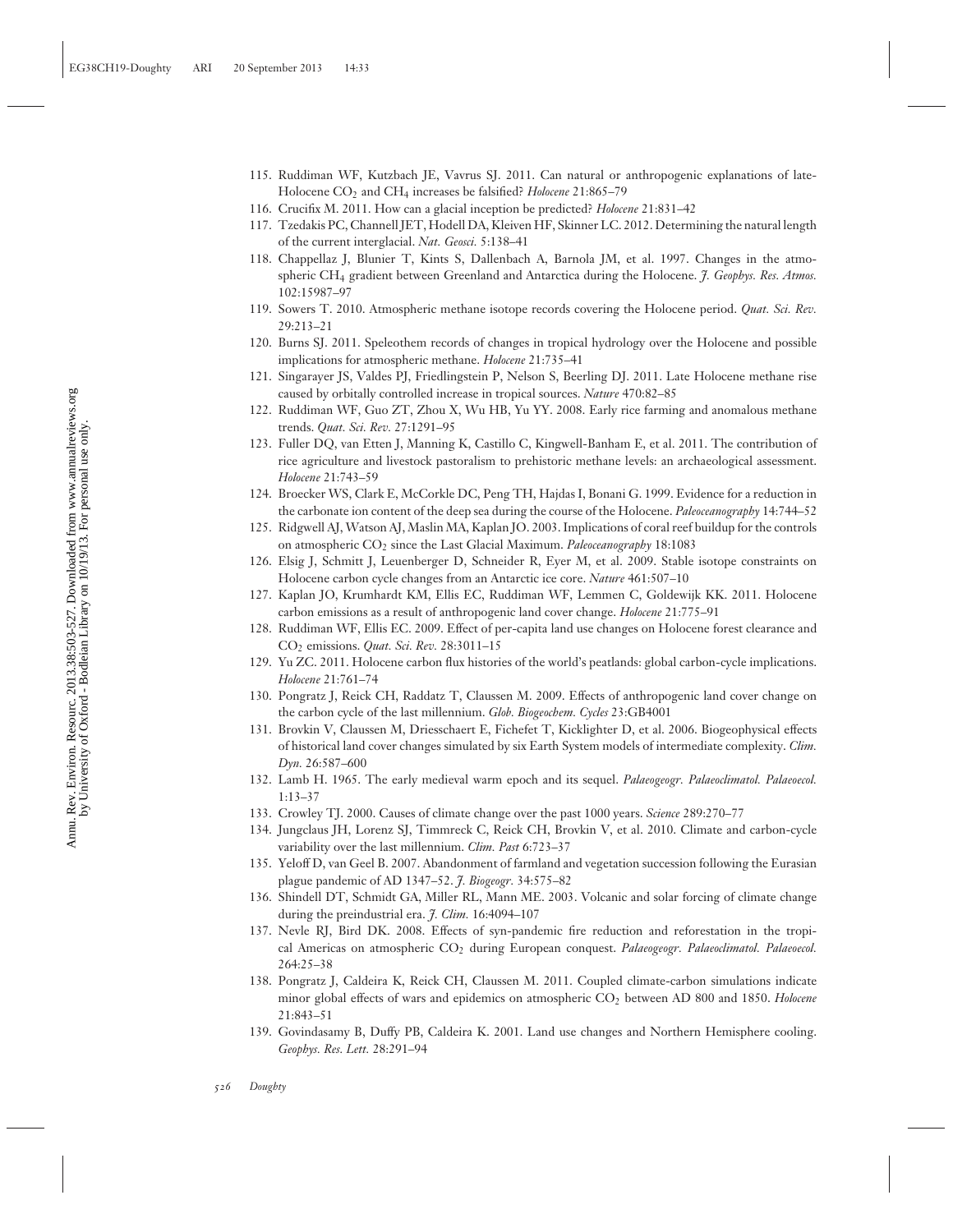- 140. Pongratz J, Raddatz T, Reick CH, Esch M, Claussen M. 2009. Radiative forcing from anthropogenic land cover change since AD 800. *Geophys. Res. Lett.* 36:L02709
- 141. Betts RA, Falloon PD, Goldewijk KK, Ramankutty N. 2007. Biogeophysical effects of land use on climate: model simulations of radiative forcing and large-scale temperature change. *Agric. For. Meteorol.* 142:216–33
- 142. Zimov SA. 2005. Pleistocene park: return of the mammoth's ecosystem. *Science* 308:796–98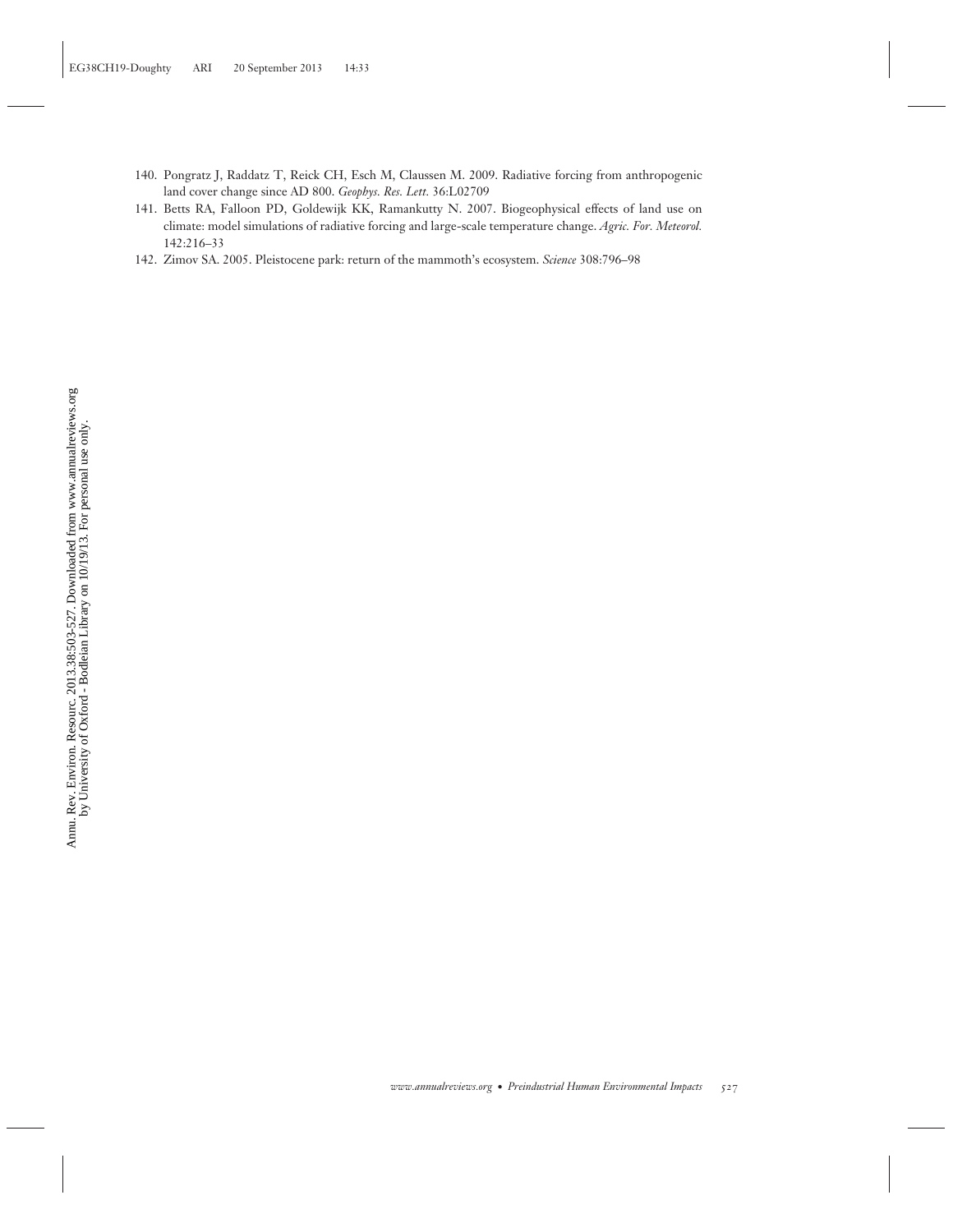**Annual Review of Environment and Resources**

Volume 38, 2013

# Contents

## **I. Earth's Life Support Systems**

| <b>Environmental Tipping Points</b><br>$Timotby M.$ Lenton $\ldots$ $\ldots$ $\ldots$ $\ldots$ $\ldots$ $\ldots$ $\ldots$                                                                                                                                |
|----------------------------------------------------------------------------------------------------------------------------------------------------------------------------------------------------------------------------------------------------------|
| Regional and Global Emissions of Air Pollutants: Recent Trends<br>and Future Scenarios                                                                                                                                                                   |
| Pyrogeography and the Global Quest for Sustainable Fire Management<br>David M.J.S. Bowman, Jessica A. O'Brien, and Johann G. Goldammer 57                                                                                                                |
| II. Human Use of Environment and Resources                                                                                                                                                                                                               |
| A Global Assessment of Manufacturing: Economic Development,<br>Energy Use, Carbon Emissions, and the Potential for Energy<br><b>Efficiency and Materials Recycling</b><br>Timothy G. Gutowski, Julian M. Allwood, Christoph Herrmann, and Sahil Sahni 81 |
| Life-Cycle Assessment of Electric Power Systems<br>Eric Masanet, Yuan Chang, Anand R. Gopal, Peter Larsen, William R. Morrow III,                                                                                                                        |
| Methods and Models for Costing Carbon Mitigation                                                                                                                                                                                                         |
| On the Sustainability of Renewable Energy Sources<br>Ottmar Edenhofer, Kristin Seyboth, Felix Creutzig, and Steffen Schlömer  169                                                                                                                        |
| <b>Smart Grids</b>                                                                                                                                                                                                                                       |
| Water Conservation: Theory and Evidence in Urban Areas of the<br>Developed World                                                                                                                                                                         |
| Agricultural Biotechnology: Economics, Environment, Ethics,<br>and the Future<br>Alan B. Bennett, Cecilia Chi-Ham, Geoffrey Barrows, Steven Sexton,                                                                                                      |
|                                                                                                                                                                                                                                                          |